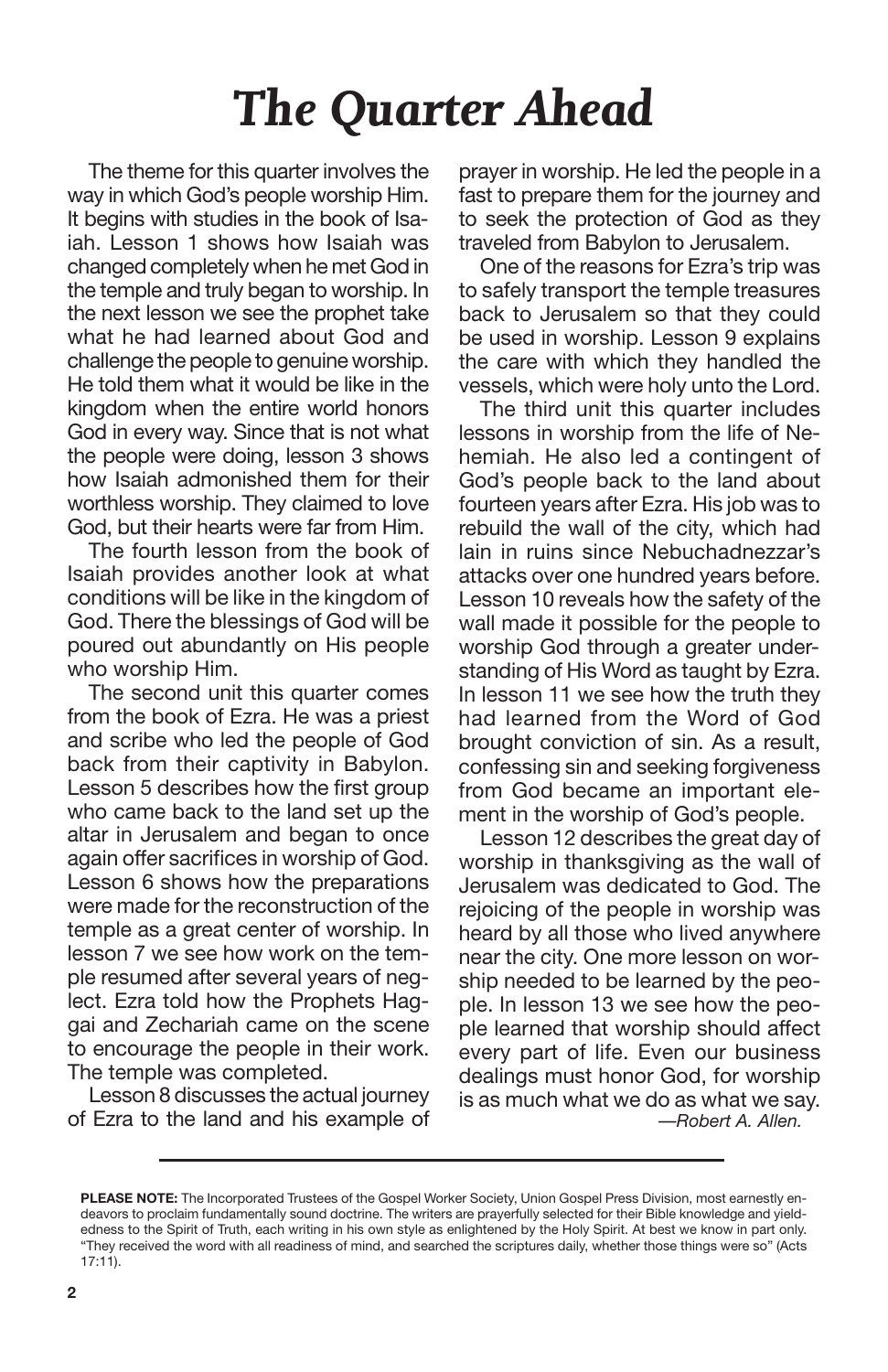## *Worship from the Heart*

ROBERT A. ALLEN

Methods of worship have become the subject of many discussions in religious circles over the past two decades. Most of those discussions center on styles of music, but the issues concerning worship have far greater spiritual implications than only what kind of music a person prefers. Essentially, worship that pleases God must be worship that is the expression of a heart that is right with Him.

The forms of worship in the temple were clearly defined by the Law of Moses. The people were told exactly what offerings to make and when to make them. They were told when to hold feast days and what to do on those days. Even during the time of Ezra and Nehemiah, after the Exile, those patterns of worship still prevailed, as is seen in the observance of the Feast of Tabernacles (Neh. 8:14).

We know that music was a large part of temple worship. Both singers and instrumental musicians were included in the activities of the Levites (cf. Neh. 12:27-28). The lyrics of many of the songs they used have been preserved for us in the book of Psalms. The music to which those lyrics were sung has not been preserved. We really do not know what temple music sounded like except that it included trumpets, cymbals, harps, and other instruments mentioned in Scripture.

The emphasis of the passages that discuss the worship of God's people is on the reality or genuineness of that worship rather than on the sound. The worship services were never a burden to the people when they were right with God. Instead, they were times of joy, as witnessed to by both Isaiah (cf. Isa. 12:3) and Nehemiah (cf. Neh. 12:43). At other

### times the ritual sacrifices in the temple did become a burden to the people. When that happened, they did not please God. Isaiah told the disobedient people of his day that they might just as well stop bringing sacrifices because God was "weary to bear them" (Isa. 1:14). God was weary because they were being hypocritical. They were bringing sacrifices and pretending to honor God, but actually they were disobedient in every other area of their lives.

In order to honor God with our worship, we must first have hearts that are free from sin. If we offer praise with our lips but our hearts are wicked, He will know the condition of our hearts and ignore what we are saying. That means that true worship can come only from a heart that has been cleansed by the blood of Christ. An unsaved person who sings a gospel song may sing it beautifully, but that cannot be called worship. Only Christ can cleanse from sin, and only the cleansed heart is acceptable to a holy God. One of the requirements for

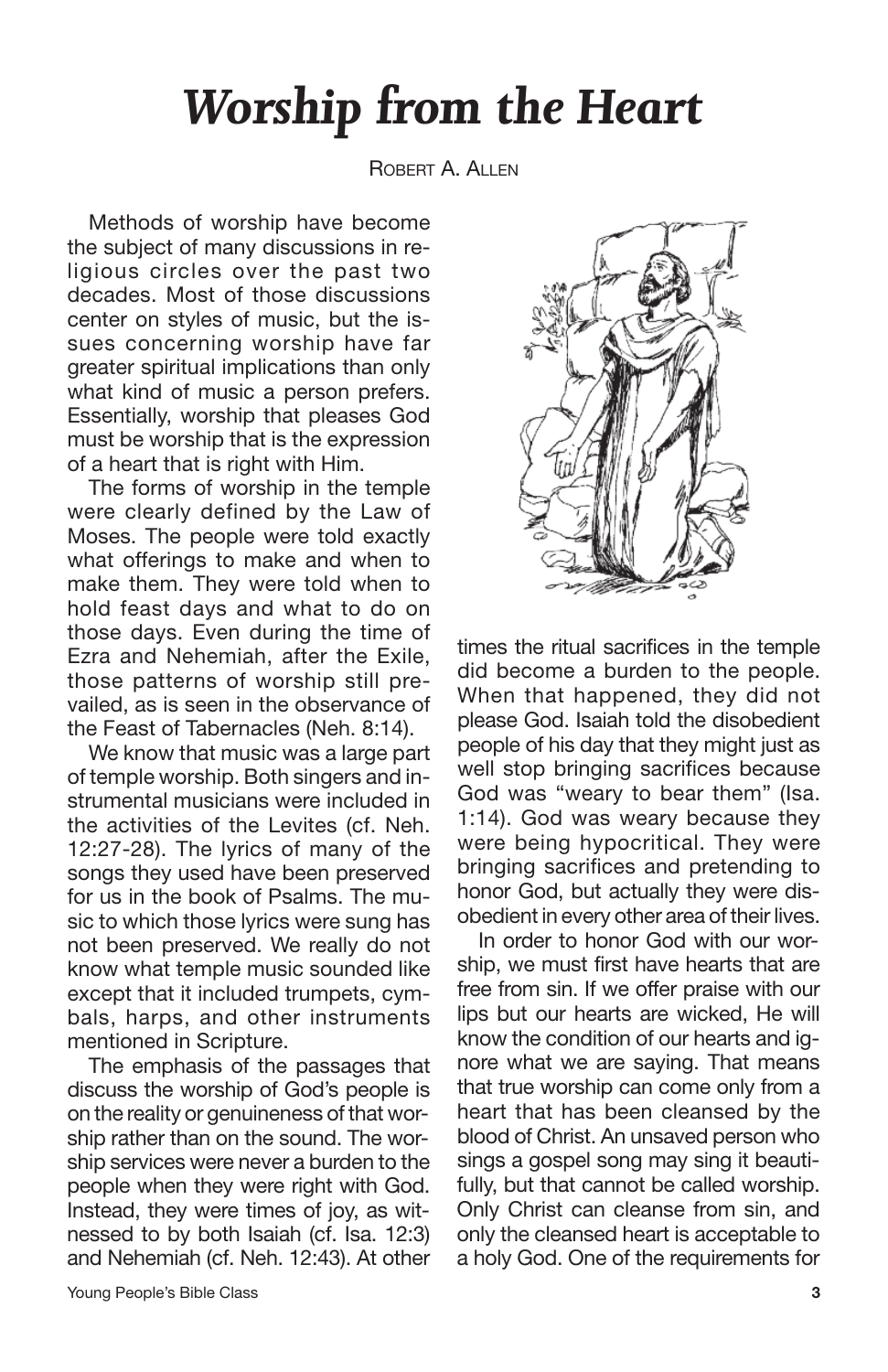leading in worship during the dedication of the wall in Jerusalem was purification (cf. Neh. 12:30). Even the men who carried the treasures from Babylon back to Jerusalem had to be "holy unto the Lord" (Ezra 8:28). The simple act of transporting vessels that were dedicated to God required a clean heart and pure hands.

Once our hearts are clean and we are prepared for worship, consideration can be given to the form that worship will take. Isaiah, Ezra, and Nehemiah were interested in performing acts of worship that were in keeping with what God had commanded. They went back to the Law of Moses to discover the forms of worship that were to be used in the temple. They tried to follow the instructions carefully—something earlier generations of God's people had often failed to do. The Feast of Tabernacles, which was observed during the time of Nehemiah, had not been kept with the same attention to detail since the days of Joshua (cf. Neh. 8:17).

With the arrival of the church age and the cessation of temple worship, the forms of worship have changed. We do not offer sacrifices because the oncefor-all sacrifice of the perfect Lamb of God has satisfied forever the wrath of God. We do not keep the feasts because they were given to the Israelites as a means of approaching God. We now approach Him through the Person of His Son, Jesus Christ. We draw near to God "with a true heart in full assurance of faith" (Heb. 10:22). So even though the forms have changed, the necessity of a true heart still remains.

One of the ways we can be sure our worship today is conducted in obedience to the Word of God is to make sure the words to our music are doctrinally correct. Because of the emotional impact of music on the mind, we often learn doctrine very quickly through the songs we sing. So it is important that the lyrics do not contradict the clear teaching of the Word of God.

Worship in the temple included music, but it was much more involved than that. The offering of incense pictured the prayers of thanksgiving ascending into the heavens before God. Prayer should be an integral part of both public and private worship. When we approach God in a devotional fashion through His Word, we should always pray for the illumination of the Spirit as we read.

We no longer offer animal sacrifices as a part of worship, but there is still a sacrifice that is appropriate to worship today. In fact, the Bible talks about the "sacrifice of praise" (Heb. 13:15), as well as the sacrifice of doing good and sharing what we have with others (cf. vs. 16). The offerings we give to support the work of the Lord serve that purpose and belong in our modern worship.

Confession of sin was part of worship during the time of Ezra and Nehemiah (cf. Neh. 9:3). The impetus for confession came from reading and understanding the Word of God. It is important not to make a distinction between what we sometimes call the worship service and the preaching of the Word of God. A time of singing and praise may be very uplifting, but a time of preaching is just as much a biblical form of worship as the musical portion of the service. A heart that is worshipping God has an increased desire to know what God is saying in His Word and a growing incentive to be obedient.

Worship should never be allowed to bring division into the life of a church. True worship always unites the hearts of God's people. Church leadership and musicians and parents and children should all join together in worship of the God they love. The result will be the type of "great joy" (Neh. 12:43) that was experienced by Israel on the day of the dedication of the wall. Their hearts were right with God, and what came out of their mouths was a testimony to the power and majesty of the God they served. That is true worship.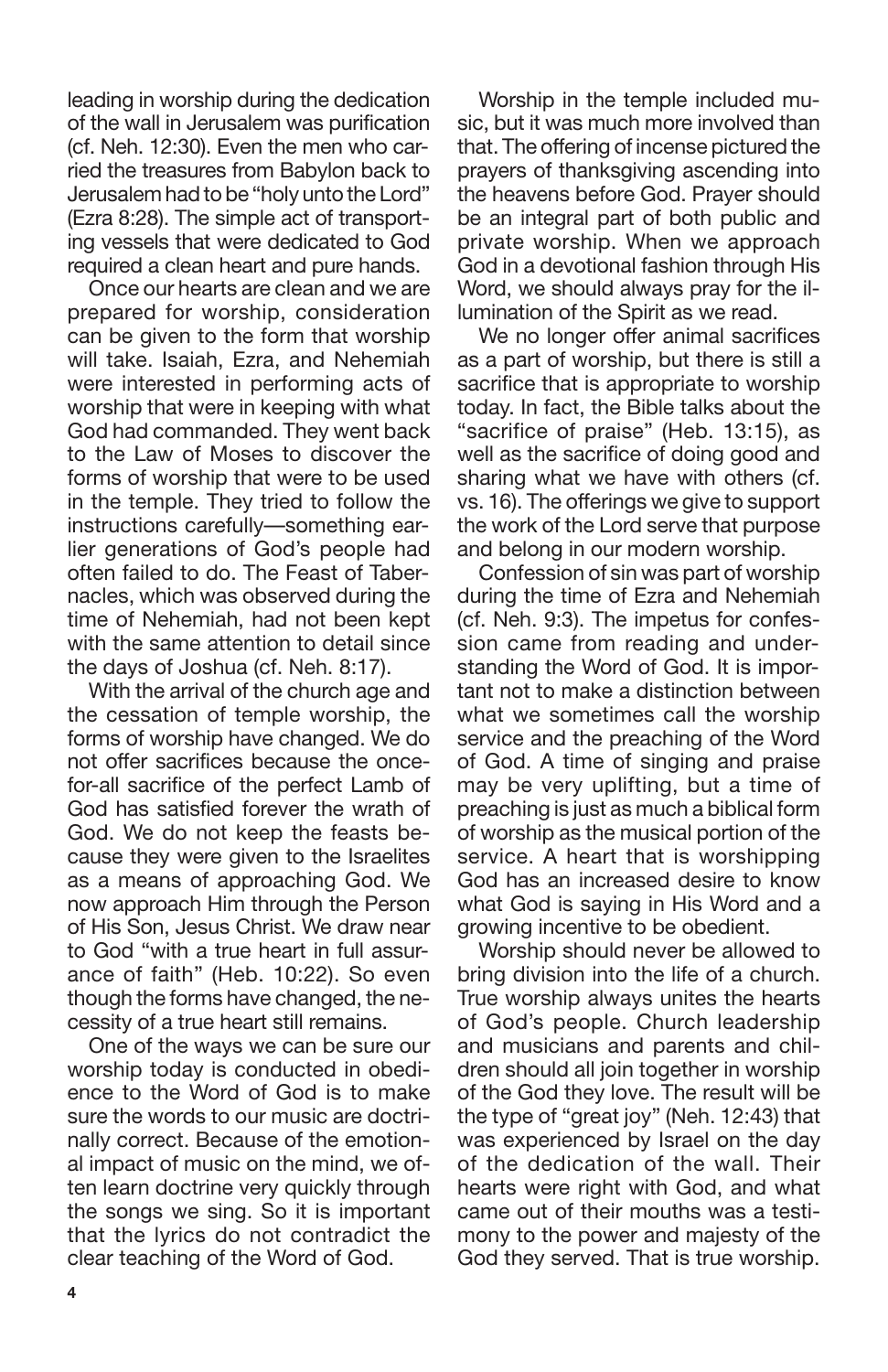## Holy, Holy, Holy

### Lesson: Isaiah 6:1-8

Read: Isaiah 6:1-12

### TIME: about 739 B.C. PLACE: Jerusalem

**GOLDEN TEXT—"Holy, holy, holy, is the Lord of hosts: the whole earth is full of his glory" (Isaiah 6:3).**

# *Lesson Exposition*

During this quarter the subject of worship will predominate. One of the first truths that needs to be understood is that worship involves more than a musical interlude in a church service. Our entire lives as believers should be hymns of praise to God. What we know about God should affect every area of life.

### **A CHANGE IN POLITICAL FOCUS— Isa. 6:1**

A death in the family often forces a person to evaluate plans for the future. It is possible that Isaiah was related to the king of Israel; and when he died, Isaiah had to do some thinking. Up to that time in his life, he had looked to the king for guidance. Now God wanted Isaiah to seek guidance from Him.

Israel had been established as a theocracy, with God as their King. He had allowed them to have earthly kings, but He wanted Isaiah to remember that God was the rightful Ruler of the nation. He was the One who belonged on the throne. Isaiah's focus needed to shift from following political leaders to seeking guidance from the King of kings.

There is nothing wrong with a person becoming involved in the politics of a nation. Men and women who are strong in faith are needed as political leaders. A focus on God will keep them from thinking that government has all the answers, however. No matter what career we choose, God should be the Ruler of our lives.

### **A CHANGE IN RELIGIOUS FOCUS—Isa. 6:2-4**

Isaiah would not have been in the temple that day if he had not already been worshipping God. What changed on that memorable day was not his religion. What changed was his view of the majesty of God and the awe with which he worshipped God. Before this vision, he had not known God as He really was.

The angels were so overwhelmed by the preeminence of God that they proclaimed Him as the perfect One. No one could compare with His holiness, His justice, and His goodness. The entire created world worshipped Him. The angels did not call attention to themselves but instead focused all attention on the One who deserved the glory. He alone is worthy of their praise. God is greater than any earthly king.

Since all the rest of creation gives glory to God, men should do the same. Humans are the only part of God's cre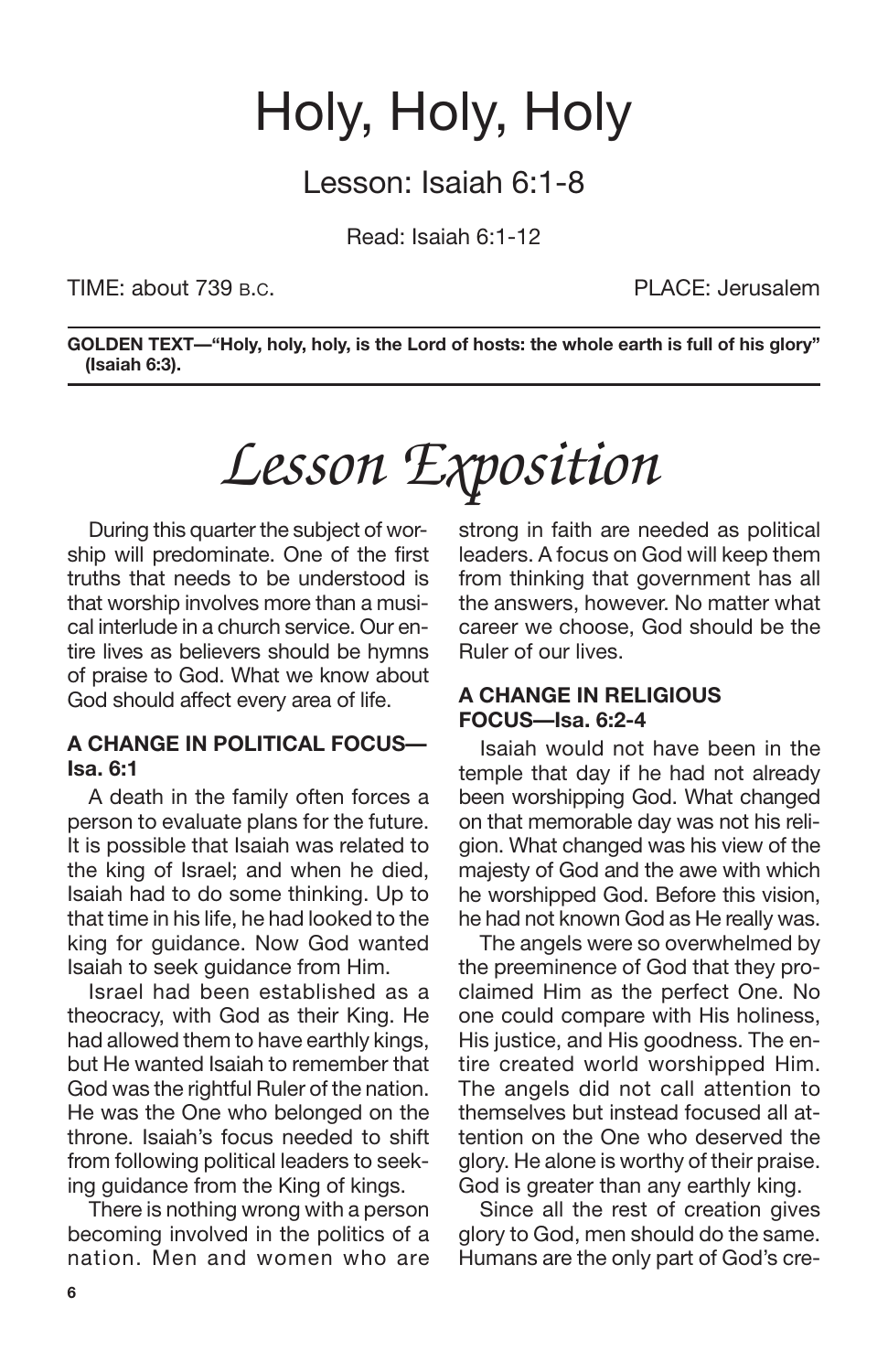ation that consciously rebels against Him. An understanding of the power and glory of God should compel worship just as it did in the life of Isaiah.

### **A CHANGE IN PERSONAL FOCUS—Isa. 6:5-7**

When Isaiah began to see God for who He really was, it changed the way he looked at himself. God was holy, but Isaiah was a sinner. God's actions were righteous and just, but Isaiah's very words revealed an evil heart. God was surrounded by angels who honored and worshipped Him. Isaiah was surrounded by people who were separated from God and in the same sinful state in which he now saw himself. In order to worship God, something had to change.

The change Isaiah needed was cleansing from sin. He had recognized his sin manifesting itself in his words. God symbolized his cleansing by having one of the angels place a live coal on his mouth. The coal did not take away his sin; it was a picture of the burning away of sin that needed to take place in his heart. God was the One who removed the iniquity from the heart.

Cleansing from sin was often pictured by burning in the Old Testament. Sacrifices were burned on the altar to portray the punishment that should have been paid by the sinner. The lamb became a substitute and bore the punishment in the place of the one who offered it. All of these sacrifices pointed toward the coming of the perfect Lamb of God, who would offer Himself as the substitute for all men. He would bear the sin of mankind on the cross and by His death provide forgiveness.

Worship of God always begins with cleansing from sin. A person who is living in sin can sing and pray and even preach, but he cannot truly worship. Sin separates a person from our holy God. The Lord described such people when He told them, "Wash you, make you clean; put away the evil of your doings

from before mine eyes" (Isa. 1:16). They were bringing sacrifices and praying in the temple and observing the feasts, but their hearts were still full of wickedness. Conviction of sin that leads to confession and forgiveness must be the first step in worshipping God.

### **A CHANGE IN SOCIAL FOCUS— Isa. 6:8**

A true sense of the worthiness of worshipping God changed Isaiah's focus on the world around him. When he saw his own sinfulness, he realized the condition of the rest of mankind. Their needs were spiritual in the same way that his needs were spiritual. They needed cleansing from sin just as he needed cleansing from sin.

Recognizing the evil that existed in the world did not cause Isaiah to condemn his people. Instead, it awakened in him a desire to be of service to God in the ministry of reconciliation. He was willing to give up any plans he might have had for the future in order to go to the people as a messenger from God.

This call of God and Isaiah's response changed the direction his life would take. Seeing the holiness of God convinced him that no greater plan for his life existed than to yield completely to serve this King on the throne. Worship became for him a lifelong endeavor. He was determined to serve God not just with his lips but with his entire life. The God who deserved all glory also deserved complete dedication.

Isaiah's experience reminds us that worshipping God involves more than singing one hour a week. True worship involves the heart, soul, mind, and strength. A person honors God in the motives of his heart. Praise is given to God in the mind through the thought life. Glory results from the actions of such an individual. The focus of his entire life changes when a person sees God and willingly accepts His will for his life.

*—Robert A. Allen.*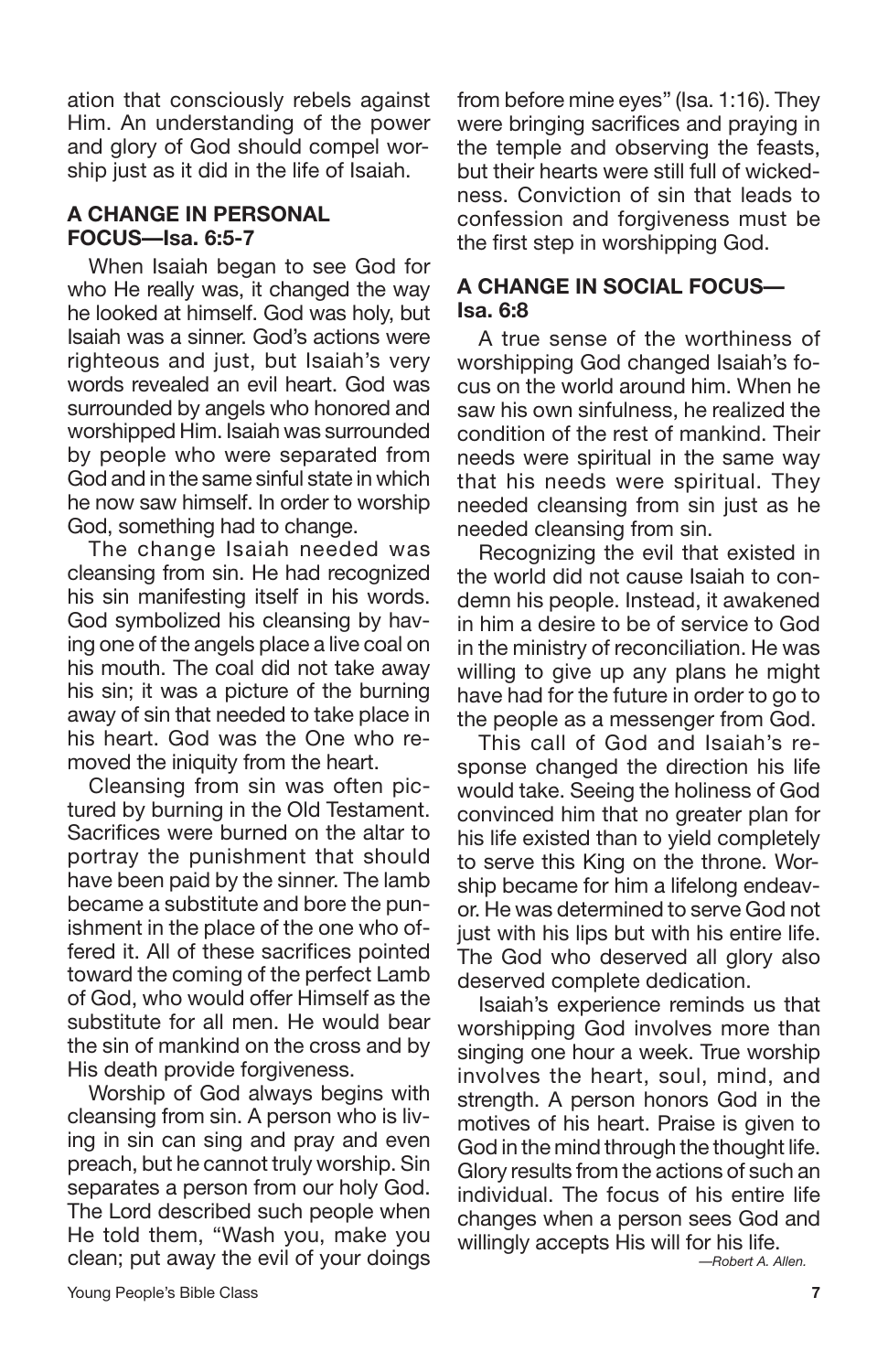- 1. How did the death of the king force Isaiah to reevaluate his future plans?
- 2. How do we know that Isaiah already worshipped before this day in the temple?
- 3. What did Isaiah learn from the angels around the throne?
- 4. How did Isaiah see himself after seeing God?
- 5. Why did God use a live coal to symbolize cleansing?
- 6. How did Isaiah's sinful condition affect his ability to worship?
- 7. How did seeing God change his view of the world around him?
- 8. What convinced Isaiah to yield to God's call on his life?

*—Robert A. Allen.*

## PRACTICAL POINTS

- 1. In uncertain times, focus on God's sovereignty to find peace of mind (Isa. 6:1).
- 2. Fear not—God's holiness, His supreme attribute, controls all that He does (vss. 2-3).
- 3. The awesomeness of God is greater than words or even a picture can describe (vs. 4).
- 4. The more man understands God's holiness, the more he understands his own sinfulness (vs. 5).
- 5. God is always ready to forgive those who are ready to repent (Isa. 6:6-7; cf. I John 1:9).
- 6. Hearing God's call is one thing; heeding God's call is quite another (Isa. 6:8)! Do both.

*—Don Kakavecos.*

## GOLDENTEXT ILLUMINATED

**"Holy, holy, holy, is the Lord of hosts: the whole earth is full of his glory" (Isaiah 6:3).**

If you have ever been to a football game, then you are familiar with cheerleaders. The goal of a cheerleader is to rev up the fans, encourage the team, and outcheer the other team's squad.

When Isaiah saw the Lord seated on His throne, he also saw seraphim calling out to one another. These companies of angels are God's cheerleaders. Perhaps in your younger church days, you dueled with your friends with the chant "I love Jesus; how about you?" Isaiah found himself in the presence of the King caught between angelic cheerleaders proclaiming that God is holy.

What does it mean to be holy? According to the dictionary, "holy" means to be "exalted or worthy of complete devotion as one perfect in goodness and righteousness" (*Merriam-Webster's Collegiate Dictionary*).

Our God is certainly worthy of our complete devotion. Yet the seraphim do not stop at declaring that God is holy. They go further by making it known that the whole earth is full of His glory. The entire earth shows the beauty and the splendor of our God. If we refuse to give God the glory, thanksgiving, and honor due to Him, the rocks will cry out. In Luke 19, Jesus told the Pharisees, "I tell you that, if these should hold their peace, the stones would immediately cry out" (vs. 40).

Do you want a rock to cry out in your place? Are you willing to join the angels and declare that God is holy? You just have to understand that He is worthy of your adoration. Open up your mouth and make known among the people that He is holy. Shout that the whole earth is full of His glory!

*—Kristin Reeg.*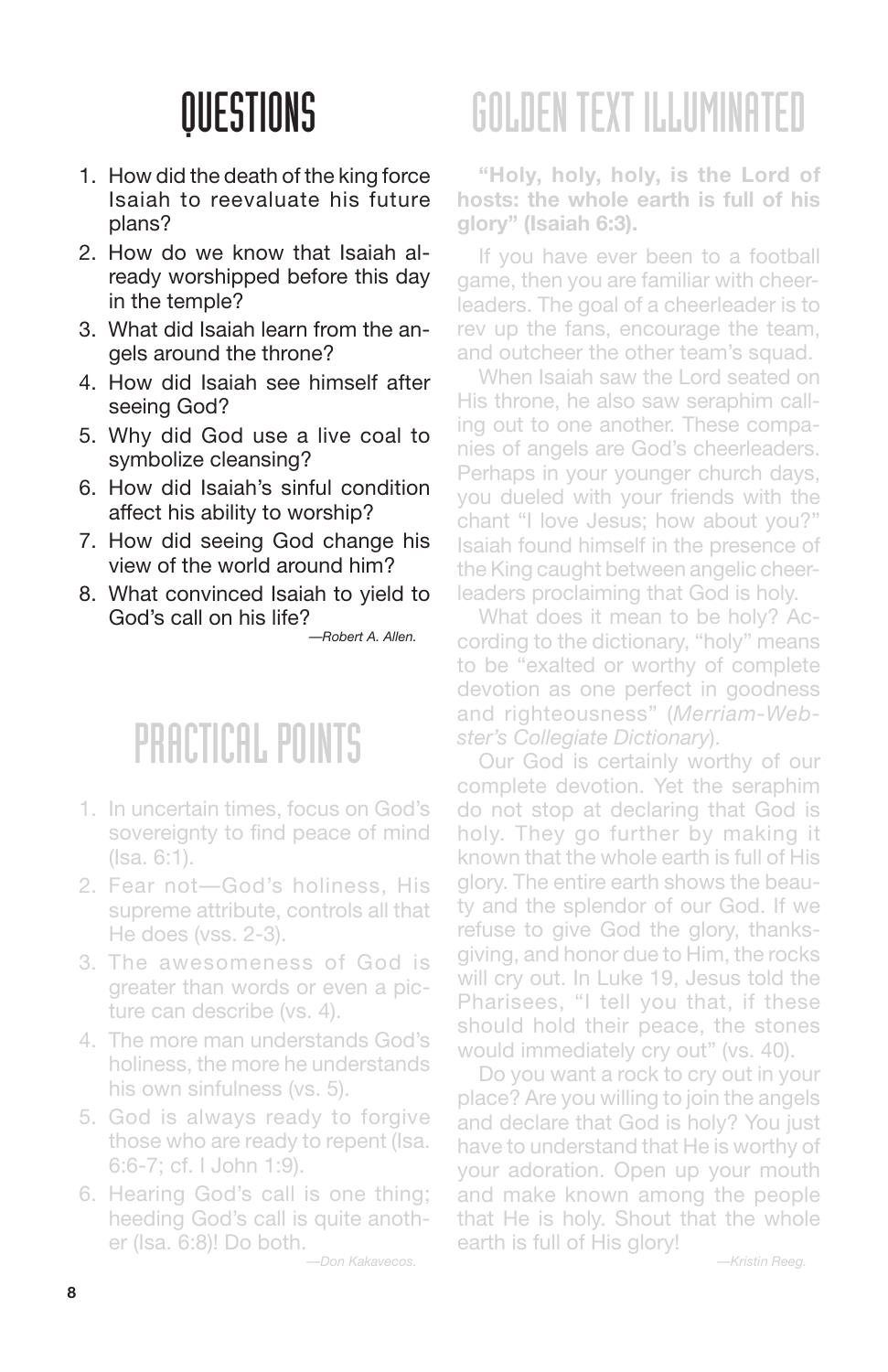## Sing and Shout!

### Lesson: Isaiah 12:1-6

Read: Isaiah 12:1-6

TIME: about 735 B.C. PLACE: Jerusalem

**GOLDEN TEXT—"Praise the Lord, call upon his name, declare his doings among the people, make mention that his name is exalted" (Isaiah 12:4).**

## *Lesson Exposition*

Isaiah's message from God to the people of Israel was a plea to return to the true worship of the Almighty. They did not respond to that plea, and God finally had to punish them. But even so, there was a future in store for them with God. Isaiah wrote of a kingdom where God would be worshipped by His people in the way He deserved to be worshipped.

### **PRIVATE WORSHIP—Isa. 12:1-3**

During the kingdom, the people of God will be free from the attacks of other nations. God allowed nations to attack them because they had sinned against Him. When the entire world worships Him and honors Him, the need for punishment will no longer exist. Men will willingly choose to obey God, and in turn He will protect them from war. Their prayers will include remembrances of the wrath of God, but they will rejoice in their hearts that those days are gone.

The kingdom will be a time when salvation from God will be accepted by the entire nation of Israel. They will worship Him because of the salvation God has provided in their Messiah, Jesus Christ. Instead of unbelief, the people of God will worship in genuine faith. Their fear of God will be replaced by rejoicing as He shows Himself strong on their behalf. Their fear of others will disappear as they realize that God alone is strong enough to rule.

When Christ returns to earth, He will set up a kingdom over the entire world (cf. Rev. 20:4-5). The kingdom will be characterized by universal peace. Hostility between nations will be unknown. Men will be free to turn all their resources toward increased prosperity. No one will need to be afraid of someone coming along to take away what rightfully belongs to him (cf. Isa. 65:22). It is the reign of Christ that will make this possible.

Music will be a part of worship in the kingdom as men praise God in song for His goodness and His blessing. These songs will come from the hearts of His people as they reflect on the peace with God they now have through the salvation provided by Christ. They will not be required to worship by some outside force but will instead willingly choose to sing because of the joy that springs up from within.

The kingdom will be a time of universal peace. Joy will be the experience of people around the world as wars cease and prosperity abounds. Christ's reign will include all the world, including the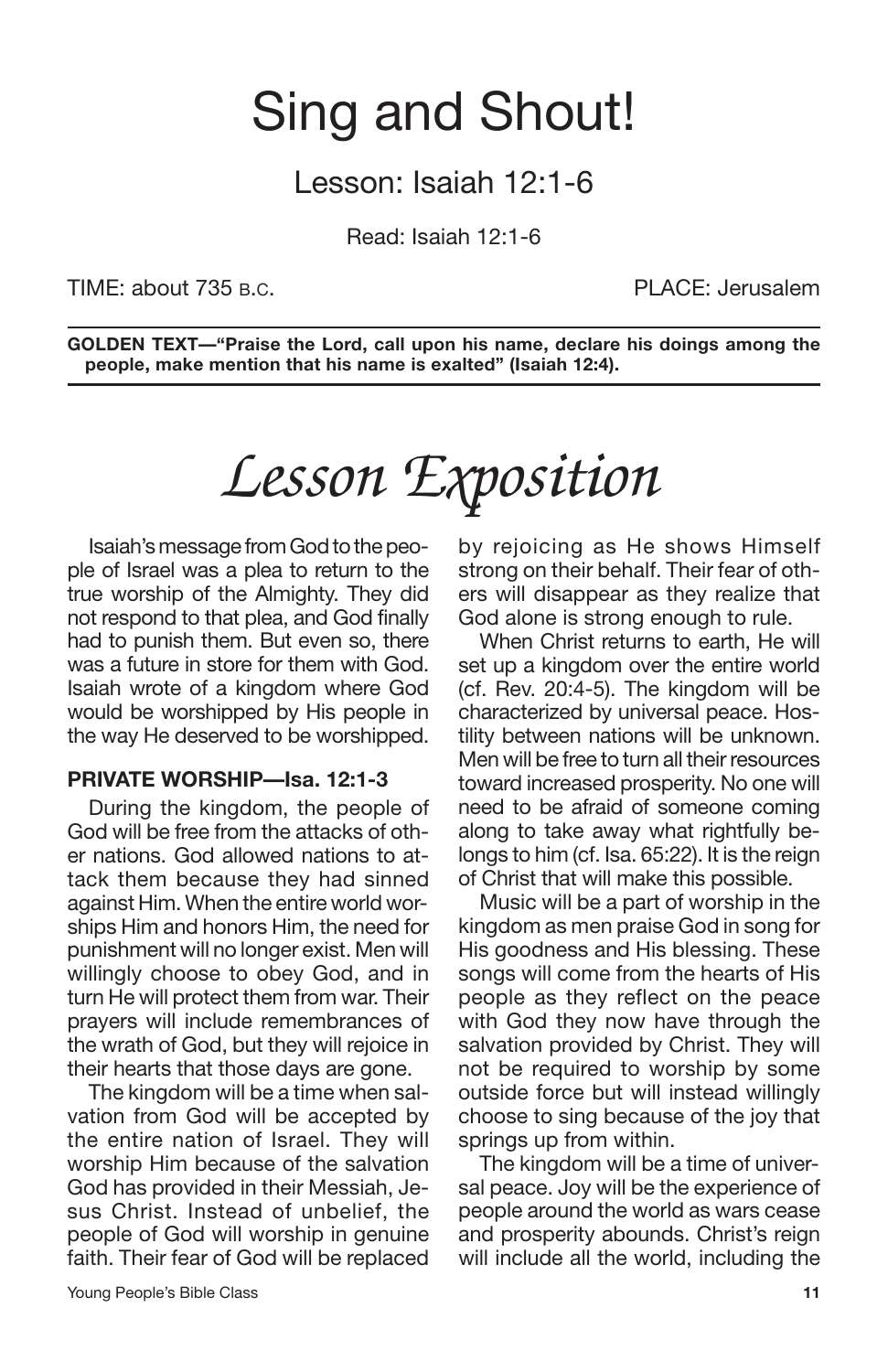natural world. Animals will be at peace with each other (cf. Isa. 65:25). The natural world will rejoice along with mankind as it is released from the corruption caused by sin (cf. Rom. 8:21).

### **PUBLIC WORSHIP—Isa. 12:4**

When the King comes to reign, the entire world will join in worshipping Him. Worship leaders will call upon others to join with them in public praise. No gods will be served in that day as everyone realizes the power and majesty of the King.

Instead of praying to false gods, the inhabitants of the kingdom will "call upon his name" (Isa. 12:4). All prayer will be directed toward the One who alone can answer prayer.

People in the kingdom will join in giving public testimonies of what God is doing in their lives. The public accomplishments of His reign over the earth will be evident in the environment, the economy, the prosperity, and the peace. People will realize that they have not brought about any of these results. All the credit belongs to Christ. So they will openly speak of His work and exalt Him for what they see taking place in the world around them.

Those who have placed themselves under the rule of Christ prior to the kingdom age should find it easy to testify to the work He is doing in their lives. We should be people who worship constantly, telling others of our faith and giving praise to God. Giving a testimony during a service at church is one way to give praise. Even more important is using the opportunities we have while at work or at school to tell others about Christ. He has saved us and given us eternal life, and we should constantly worship Him by speaking of His faithfulness to those we meet.

### **PUBLIC GLORIFICATION— Isa. 12:5-6**

Music has always been a major part of worship. The psalms of David were the first hymnbook of God's people and were used in the worship Isaiah would have enjoyed in the temple. During the kingdom, music will also play a large part in the worship of God. People will "sing unto the Lord" (Isa. 12:5). They will be so full of rejoicing over the abundant kingdom blessings that they will overflow with musical praise.

The music of the kingdom will not be limited to a building or a section of the country. Instead, the glory of God will be known throughout the entire earth, and all peoples on the earth will participate in worship. Music will be one of the great activities of the kingdom. Singing God's praises will occupy the minds and hearts of His people to such a degree that they will dedicate themselves to worshipping with song.

Worshipping God with music can be a great source of blessing to God's people in the present age as well. Music impacts us emotionally, and the words of our music teach as well. Many have observed the fact that when something is set to music, it fastens itself into our consciousness and becomes almost impossible to forget. That makes music a wonderful way to learn the truth of God's Word. Lyrics that teach Bible doctrine and honor God will stay with us and encourage us during the most difficult times we face in life.

Often a parade, with cheering and shouting, provides the means for people to show honor to returning soldiers or athletes or astronauts. That kind of shouting and cheering will be one of the ways in which the King is honored during the kingdom. He will come to dwell among His people here on earth, and they will welcome Him with parades and adulation beyond anything the world has ever seen. A recognition of His absolute holiness will set Him apart from all previous kings, and the entire earth will rejoice.

*—Robert A. Allen.*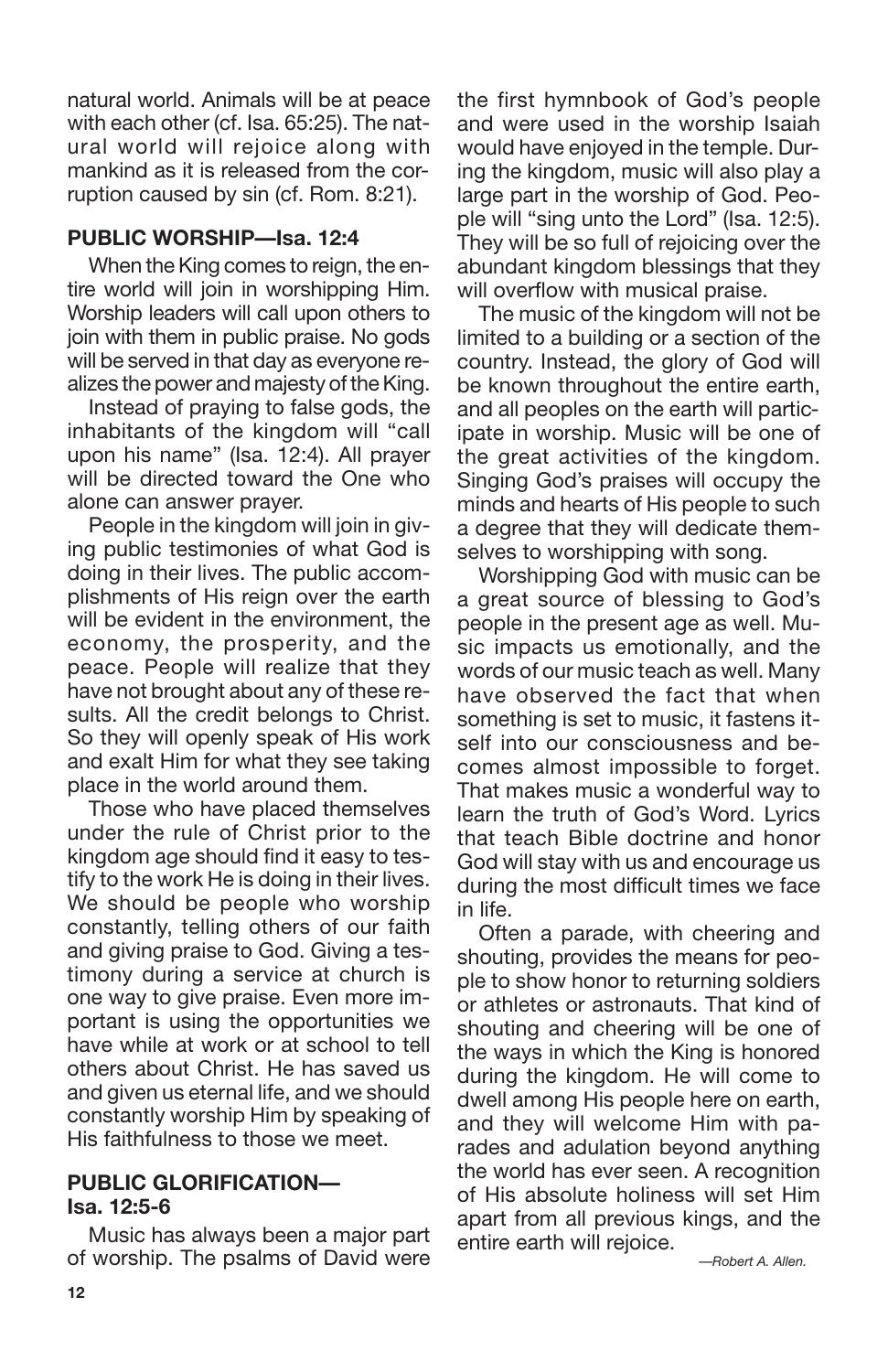- 1. Why will mankind dwell safely during the kingdom age?
- 2. Why is salvation the theme of kingdom worship?
- 3. How will Christ bring peace to the entire world?
- 4. What will happen to false religions during the kingdom?
- 5. Why will the entire world join in worshipping Christ?
- 6. What will people want to talk about in the kingdom?
- 7. Why should we be glad to share the work that Christ has accomplished in our lives?
- 8. What will be the theme of music during the kingdom?
- 9. How will the entire world choose to honor Christ the King?

*—Robert A. Allen.*

### PRACTICAL POINTS

- 1. What God promises will surely come to pass; you can count on it (Isa. 12:1)!
- 2. Our faith is only as sure as the object of that faith (Isa. 12:2; cf. Ps. 20:7).
- 3. Spiritual thirst can be quenched only by spiritual water (Isa. 12:3; cf. John 4:10; 7:37-38).
- 4. True praise always includes heartfelt thanksgiving (Isa. 12:4; cf. Ps. 100:4; I Thess. 5:18).
- 5. Christian praise should be a testimony from our hearts to the world around us (Isa. 12:5).
- 6. Real joy comes from knowing and focusing on our great God's character (vs. 6).

*—Don Kakavecos.*

# GOLDENTEXT ILLUMINATED

**"Praise the Lord, call upon his name, declare his doings among the people, make mention that his name is exalted" (Isaiah 12:4).**

Have you ever watched television on mute? It can be difficult to figure out what is going on unless you have the closed captioning at the bottom of the screen.

When we refuse to open our mouths and give voice to the display of God's goodness in our lives, it is like making other people watch our relationship with God on mute. They may be able to tell from some of our actions that we are Christians, but "out of the abundance of the heart the mouth speaketh" (Matt. 12:34). Sometimes we keep our Christianity only in our minds and do not tell anyone about what God has done for us.

The Prophet Isaiah urged the people of Israel, "Sing unto the Lord; for he hath done excellent things: this is known in all the earth" (Isa. 12:5). While it is possible to sing a song in your head, it is much more fun to sing it out loud, even if you are off-key! Have you ever noticed that when one person starts singing a song, others often begin to join in? Our praise of God can be just as infectious!

Sometimes it helps to remember who God is in order to give Him the praise He deserves. For example, if you ever feel lonely, call upon Immanuel, God with us. If you suffer from an ailment, call upon Jehovah Rapha, our Healer. If you have a need, call upon Jehovahjireh, our Provider. If you have sinned, call upon the Saviour; He will wash away your stains with His blood.

When we recall the wondrous works He has done for us, we need to share our testimonies with others. Whether you tell it or sing it, let us hear from your mouth how great and awesome our God is!

*—Kristin Reeg.*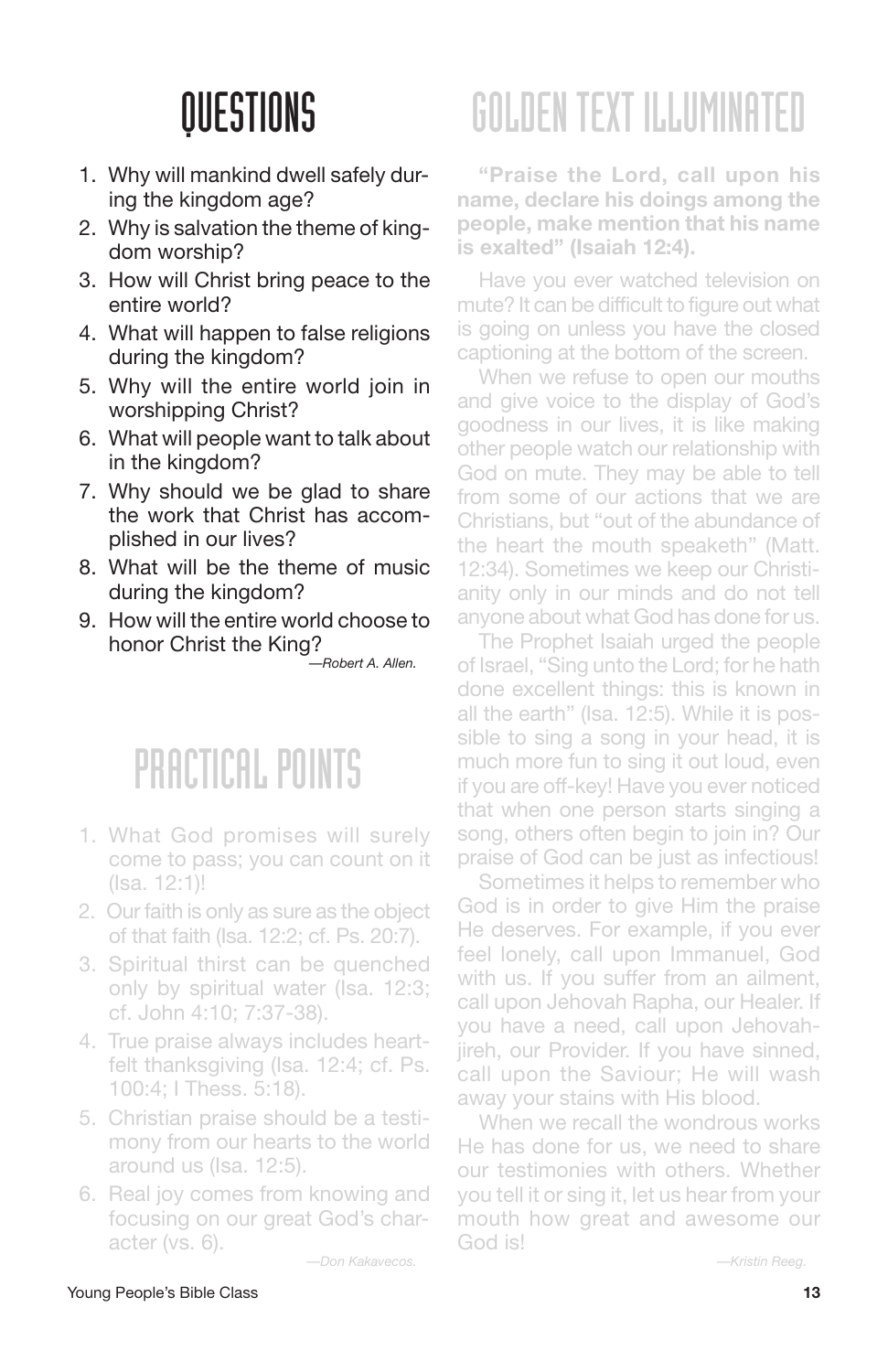## Meaningless Worship **Condemned**

Lesson: Isaiah 29:9-16

Read: Isaiah 29:1-24

TIME: probably 711 B.C. The Contract of the PLACE: Jerusalem

**GOLDEN TEXT—"This people draw near me with their mouth, and with their lips do honour me, but have removed their heart far from me, and their fear toward me is taught by the precept of men" (Isaiah 29:13).**

## *Lesson Exposition*

God called Isaiah to minister to people who still maintained the proper outward forms of worship but had lost the true meaning of worship. They still offered sacrifices and incense, but their hearts were empty. He knew this and told them exactly how they had lost any spiritual content in what they called worship.

### **WORSHIP WITH NO SENSE OF CONVICTION—Isa. 29:9-10**

God gave the Law of Moses and its sacrifices to remind people of their sin. The constant offering of lambs and doves should have convinced them of the necessity of having another take the punishment they should have borne themselves.

The people in Isaiah's day were completely oblivious to any sin or conviction of wrongdoing. They were like people who were so drunk they did not know where they were going. They had lost their way spiritually.

Because of their sinful choices, God had allowed them to continue in their sin. That meant that they did not have any spiritual insight. They could not even see that what they were doing was wrong.

People who worship without any sense of conviction often become immune to the Word of God. They have heard the Word so often that it no longer speaks to their hearts. They refuse to see the truth because their hearts have been spiritually blinded. What happens then is that they are content to observe the outward rituals of worship without ever allowing what they learn from God's Word to change them.

### **WORSHIP WITH NO UNDERSTANDING OF THE WORD—Isa. 29:11-12**

When He first called him to preach, God had told Isaiah that the people would listen to him but would not understand (cf. Isa. 6:9-10). In an attempt to help his listeners understand, Isaiah compared them to some very unusual students.

The first student decides to study a particular subject and purchases a textbook. But he never opens the book or reads it. He never learns because he refuses to open the book and study the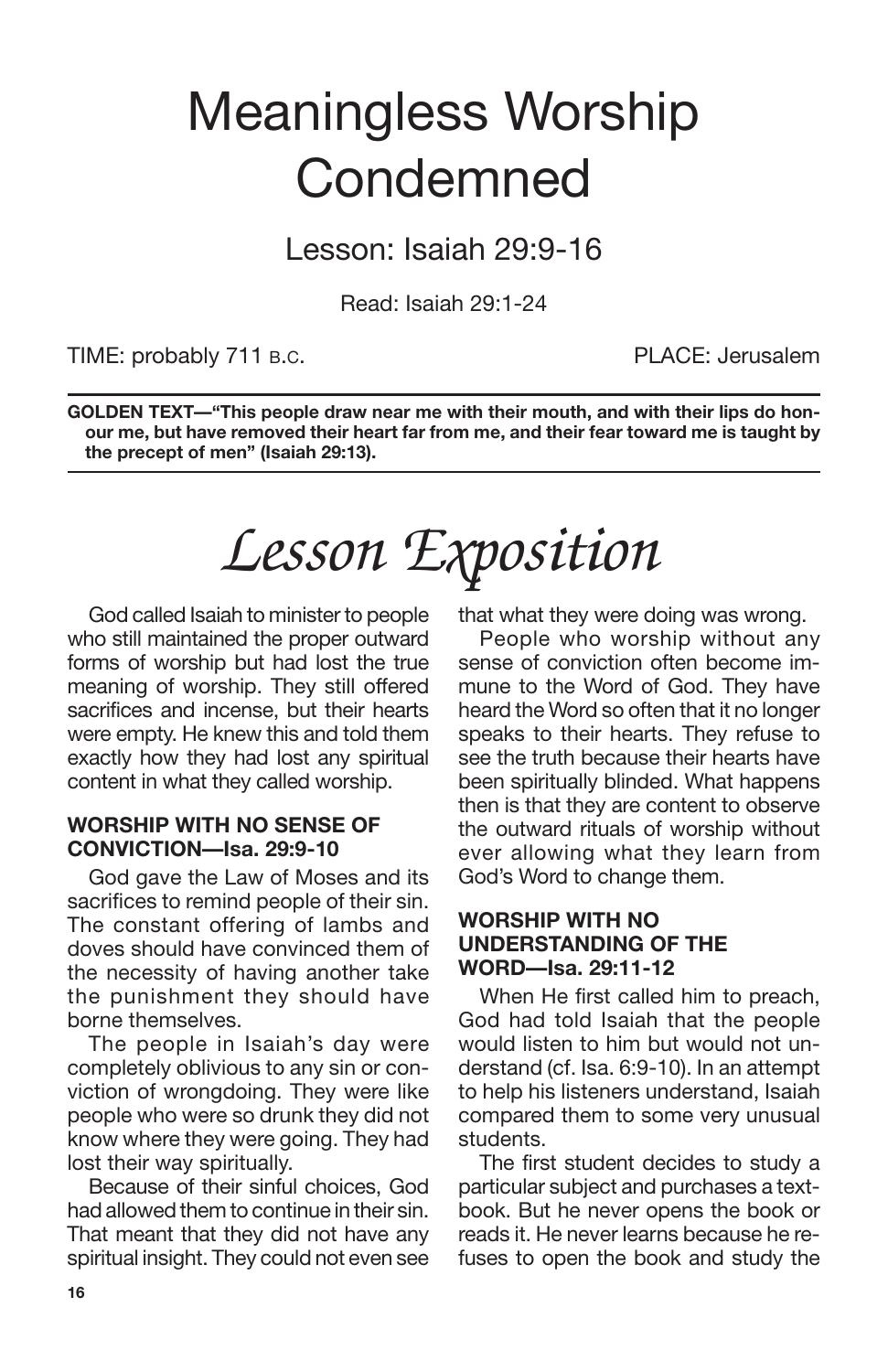very subject he says is important to him.

Those who claim to believe in God but never read their Bibles are just like that student. They draw their conclusions about God out of what they already think instead of learning how God has revealed Himself in His Word. The Bible is available to them, but they do not avail themselves of the truth God has given.

The second student also receives a textbook, but he makes the excuse that he cannot understand it. He may say that he cannot read, or he may excuse himself by saying that it is just too difficult to know what the Bible says. Actually, God has revealed Himself in His Word in a way that everyone can understand if they apply themselves to study. One of the important elements of corporate worship is preaching, which is essentially a time of explanation of the Scriptures. A person who attends church regularly should be growing in his understanding of God and His truth.

#### **WORSHIP WITH OUTWARD CONFORMITY BUT NO INWARD CHANGE—Isa. 29:13-14**

Offering a sacrifice at the temple was a very public event in the days of Isaiah. People knew when their neighbors took a lamb or a dove to the priests for sacrifice. Because it was public, the pressure to worship often came from a desire to keep up appearances in the community. People did what was expected of them in order to look respectable instead of sacrificing from a desire to please God. But God knew their hearts. He knew that they were not obeying Him in anything but the outward rituals in the temple.

Because of their hardened hearts, God had turned their wisdom into foolishness. The leaders who they thought were so wise were actually leading them astray. The men who should have had insight into the best direction for the nation had lost the ability to think clearly because they had forsaken the ways of God.

The attitude of outward conformity

without any inward change is a real danger for believers today as well. Church becomes nothing more than a way to maintain status in a religious society. People think well of us if we just show up on Sunday; so we start thinking that what we do the rest of the week does not matter. But God knows our hearts.

When we walk away from the wisdom found in the Word of God, we begin to listen to those who have no real grasp on the truth. They tell us what we want to hear, and that becomes a substitute for what God wants us to know and believe.

#### **WORSHIP WITH NO NEED FOR GOD—Isa. 29:15-16**

Empty worship quickly becomes a way in which people start to hide from God. All of their religion becomes surface, without affecting who they really are or what they really believe. Their thoughts and characters are still wicked even though they claim to love God.

Such a person may think he is deceiving everyone, but he cannot deceive God. He knows that the person's public worship is just a sham.

Church attendance, singing in a music group, and even public prayer can be done by a person whose heart is not right with God. To come to the temple with a sacrifice and then go out and steal or take bribes or refuse to care for the orphans and widows was reprehensible to God (cf. Isa. 1:23).

The person who thinks religious activity will somehow excuse evil behavior has turned things upside down. Good works do not make a person righteous; instead, sinful works make even the good that men do evil. Their motive for doing good comes from a selfish heart.

Because of their rebellion, they forget that God is the one who knows them better than they know themselves. He is the Creator, and yet they are claiming that He does not understand the truth about them.

*—Robert A. Allen.*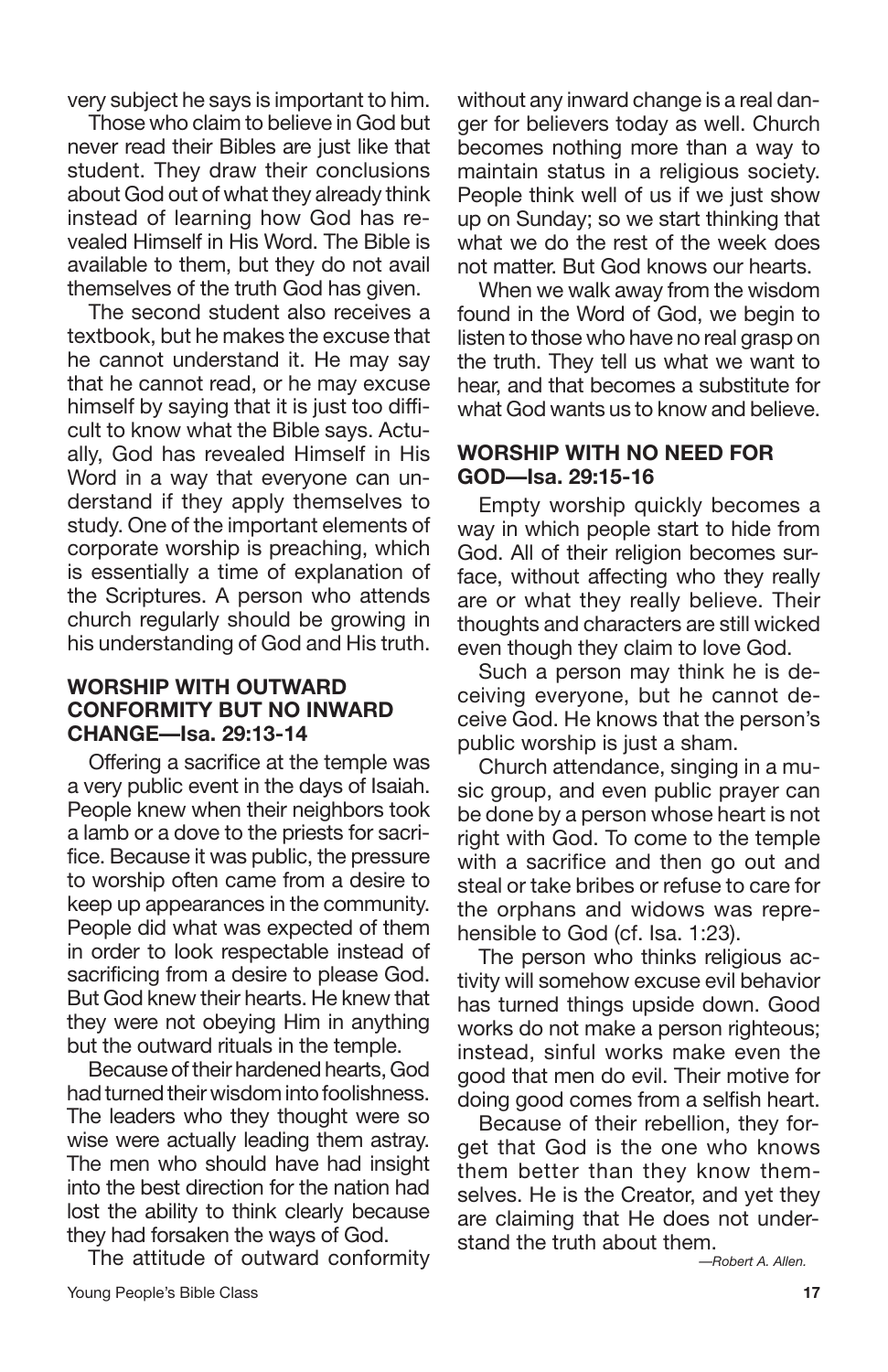- 1. What was the purpose for the law and sacrifices?
- 2. Why did God deny the people any spiritual insight?
- 3. What was the attitude of the people toward the very Word of God that Isaiah provided?
- 4. Why did they listen to those who made foolish choices?
- 5. What motivated their worship in the temple?
- 6. Why is it important for a study of the Word of God to be an integral part of worship?
- 7. How do people try to hide from God under a facade of religious ritual?
- 8. How should worship impact our deeds as well as our words? *—Robert A. Allen.*

### PRACTICAL POINTS

- 1. Spiritual blindness can be both the choice of man and the judgment of God (Isa. 29:9-10; cf. 6:9-10; Mic. 3:6).
- 2. Only God can reveal and conceal spiritual truth (Isa. 29:11-12; cf. Matt. 16:17; II Cor. 4:4-6).
- 3. God is not fooled by outward actions that have no inward reality (Isa. 29:13; cf. I Sam. 16:7).
- 4. True wisdom is always a gift from God (Isa. 29:14; cf. Jas. 1:5).
- 5. A person might run from God, but he can never hide from God (Isa. 29:15; cf. Ps. 139:7-12; Jonah 1:1-4).
- 6. It is ludicrous for the created to sit in judgment of the Creator (Isa. 29:16; cf. Rom. 9:20-21).

*—Don Kakavecos.*

# GOLDENTEXT ILLUMINATED

**"This people draw near me with their mouth, and with their lips do honour me, but have removed their heart far from me, and their fear toward me is taught by the precept of men" (Isaiah 29:13).**

Have you ever paid someone a compliment because you felt it was the "right" thing to do? You may not have believed the words that were coming out of your mouth, but you said them anyway.

For some people, the Christian life is nothing more than a two-hour commitment once a week. They will sit in the pews, sing the songs, and agree with the sermon; but they leave the sanctuary unchanged. They give God lip service, not allowing the Lord to prick their hearts and rarely feeling the need to repent.

Sometimes we can get so caught up with religious rituals that we deceive ourselves into believing we are living a righteous life when in truth we are only following the traditions established by mankind. We are often more afraid of offending people because we did not wear hose with our skirts or ties with our shirts than we are about offending God by lying, stealing, or coveting.

Too often we have divided hearts. We say we want to serve and love God, yet our actions show no evidence of faith. David cried out in Psalm 86:11, "Teach me thy way, O Lord; I will walk in thy truth: unite my heart to fear thy name." We need the Lord to unite our hearts.

If you really want to give God the honor due His name, pray this simple prayer: "Lord, I ask that You would forgive me for giving You mere lip service. I ask that You would cleanse my heart of all that keeps me from You. Drawnearto me, Lord, and give me an undivided heart so that I may fear Your name."

*—Kristin Reeg.*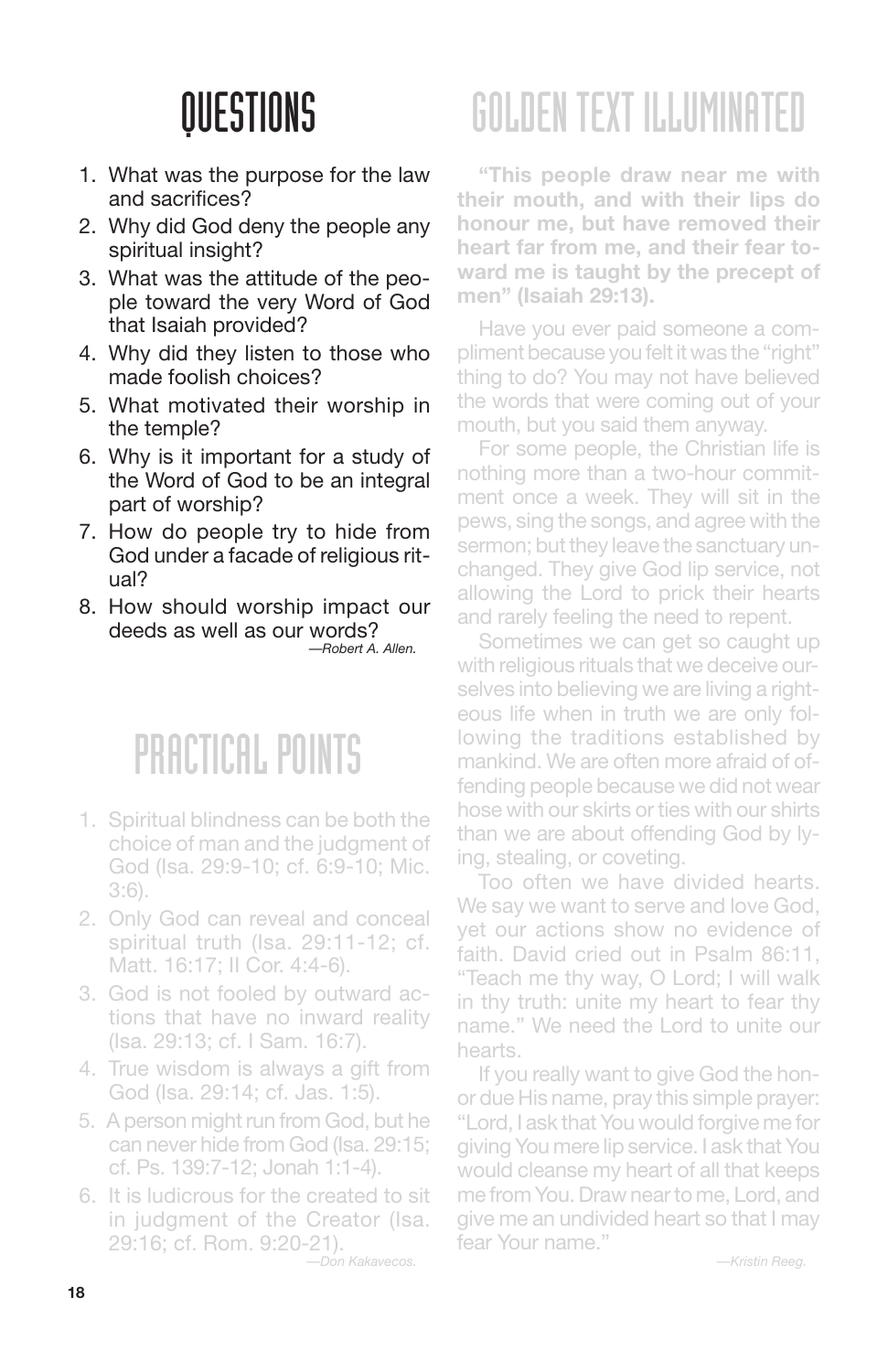## The Glorious New Creation

### Lesson: Isaiah 65:17-21, 23-25

Read: Isaiah 65:1-25

TIME: about 700–695 B.C. PLACE: Jerusalem

**GOLDEN TEXT—"Behold, I create new heavens and a new earth: and the former shall not be remembered, nor come into mind. But be ye glad and rejoice for ever in that which I create" (Isaiah 65:17-18).**

# *Lesson Exposition*

The people to whom Isaiah preached did not experience the blessings of God. Their hearts were not right with Him, and punishment ensued. But Isaiah prophesied of a day when people's hearts would be right with God. He told them of a kingdom ruled by Christ Himself, where all of the blessings of God would be poured out and all of the promises of God would be fulfilled.

#### **ECONOMIC BLESSINGS IN THE KINGDOM—Isa. 65:17-18**

Following the Great Tribulation and the defeat of the antichrist, God will usher in a period called the kingdom. The kingdom will be the climax of the history of mankind. Christ will return in person to reign as King, and all those who enter into the kingdom will trust Him. Since the hearts of men will be right with God, the curses that came upon His people during the days of Isaiah will disappear. There will be prosperity that comes from a universal obedience to the will of God.

The kingdom will be a time of universal rejoicing. All those things that caused suffering and sorrow will fade away. War will be replaced by peace under the strong rule of the King of kings. Famine, which is often caused by war, will be replaced by plenty. The evil effects of sin on the human race will be mitigated, and disease will be overcome. The goodness of God in the land of the living will be the experience of all earth's inhabitants.

The capital city of the kingdom will be Jerusalem. This city, which has known so much war and suffering, will become the center of worship and joy because it will be the residence of the King. People will come from all over the world to worship the King. As a result, Jerusalem and its people will rejoice.

#### **SOCIAL BLESSINGS OF THE KINGDOM—Isa. 65:19-20**

Society often brings upon itself its own distress. Sinful people oppress others and create slums. Tyrants persecute even those of their own nation, and the result is famine and poverty. Thievery, drug abuse, slavery, and piracy bring sorrow and destruction into the culture. White-collar crime devastates the economy.

All of these social ills are ultimately the result of sin. When the kingdom begins, all of those who are under the rule of the King will have accepted Him by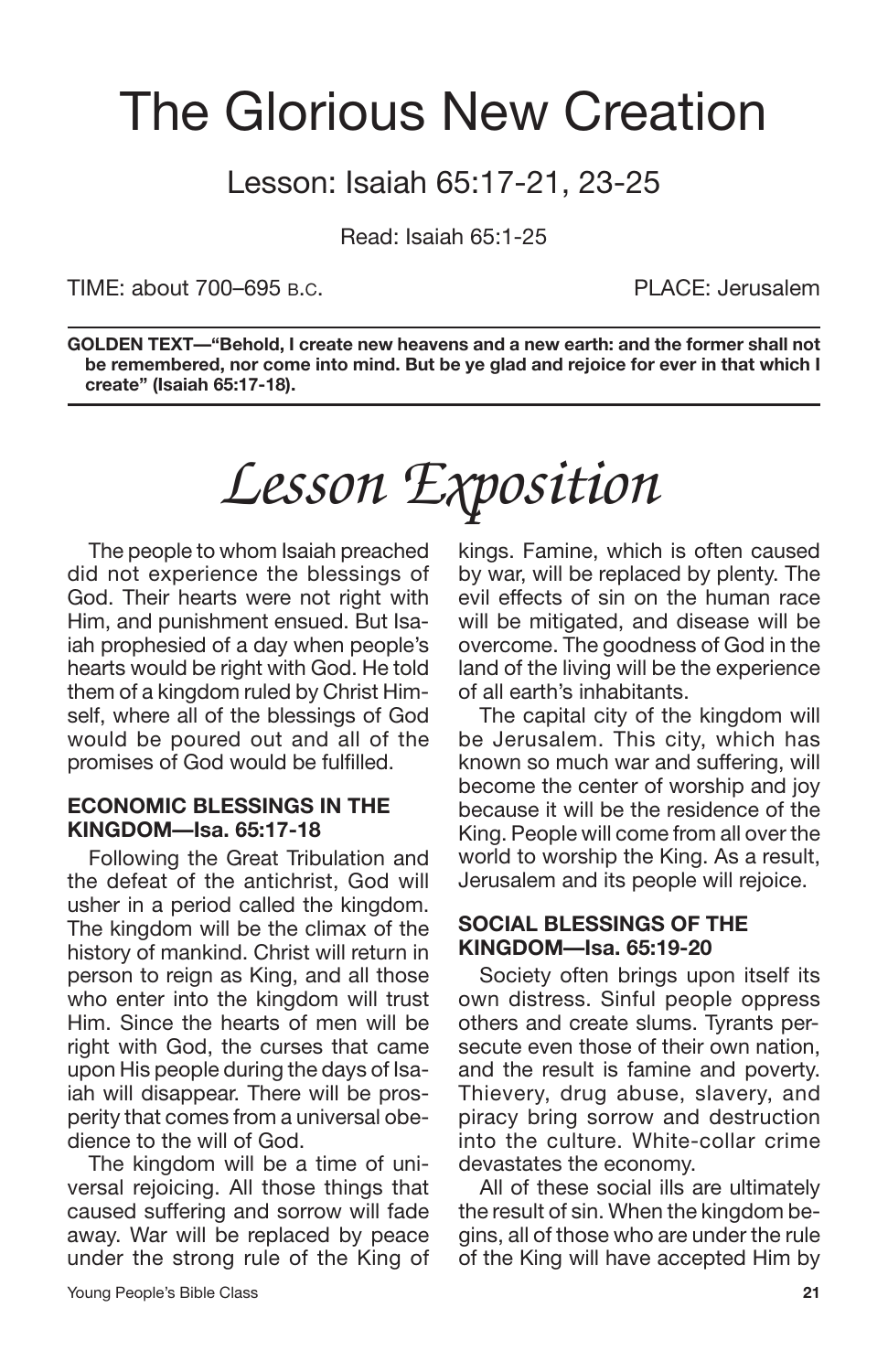faith. He will be present on earth to encourage obedience and discourage crime. Society will experience a golden age in which people will treat each other with kindness because of their love for Jesus Christ.

Sin and its consequences also have a devastating effect on human life. During the kingdom, men and women will live much longer than today. Children will not die in infancy. Murder and war will not shorten the life span of the human race. Disease will not be allowed to devastate entire segments of the population, as sometimes happens today.

The fact that sin is still present in the kingdom reminds us that this is not yet the eternal, heavenly state. Those born during the kingdom will still be born in sin because of the curse of sin upon the entire race. Some of them will accept Christ and become worshippers. Some of them will reject Him and face judgment. Isaiah suggested that in mercy they will be given a hundred years to come to Christ before being "accursed" (Isa. 65:20). Those who accept Christ and live in accordance with His will will live long lives and possibly live through the entire one thousand years of the kingdom. That would certainly be the fulfillment of God's promise of long life to those who trust in Him.

### **SPIRITUAL BLESSINGS IN THE KINGDOM—Isa. 65:21, 23**

The blessings of the kingdom will stem directly from the presence and rule of the King. He will bring peace because He is the Prince of Peace. No one will need to be afraid of losing property because of thievery or injustice. Gardens and crops will be enjoyed by the person who planted them. A man who builds a house will be able to live there in peace.

The reason these material blessings are also spiritual is simply that people will recognize the mighty hand of God over all. He will enforce the peace, so people will worship Christ and give Him honor for the peace they enjoy.

Men will still work during the kingdom, but their work will always be profitable to them. No one will be allowed to amass wealth by fraud or cheating. Men and women will be paid what their labor is worth. Employers will treat people justly. Spiritual standards will prevail and be the norm for the workplace. Parents who have children during the kingdom will pass on to them the spiritual principles they have been taught. The subjects of the kingdom will appreciate the blessing of the Lord and desire it for their descendants as well. They will share with their children the necessity of faith and a transformed heart. Not all of them will accept Christ, but the vast majority of children born during the kingdom will listen to their parents and continue to make faith the predominant characteristic of the kingdom age.

### **PHYSICAL BLESSINGS OF THE KINGDOM—Isa. 65:24-25**

The needs of the kingdom subjects will be met by the King himself. Even before they share those needs with Him, the answer will be on its way. The environment itself will be transformed to provide the best for God's people. Christ's concern will be evident in the provision of every physical blessing mankind desires.

Those blessings will be available to both mankind and the natural world. The violence involving predators and prey will change so that animals will live at peace with each other. Carnivores will become plant eaters as death becomes rare even in the natural kingdom. It was the curse of sin that brought about death in the Garden of Eden. The reversal of that curse as the entire world joins in worship of the King will change nature itself into a peaceable kingdom. Under the rule of the King, no one will be allowed to hurt others.

*—Robert A. Allen.*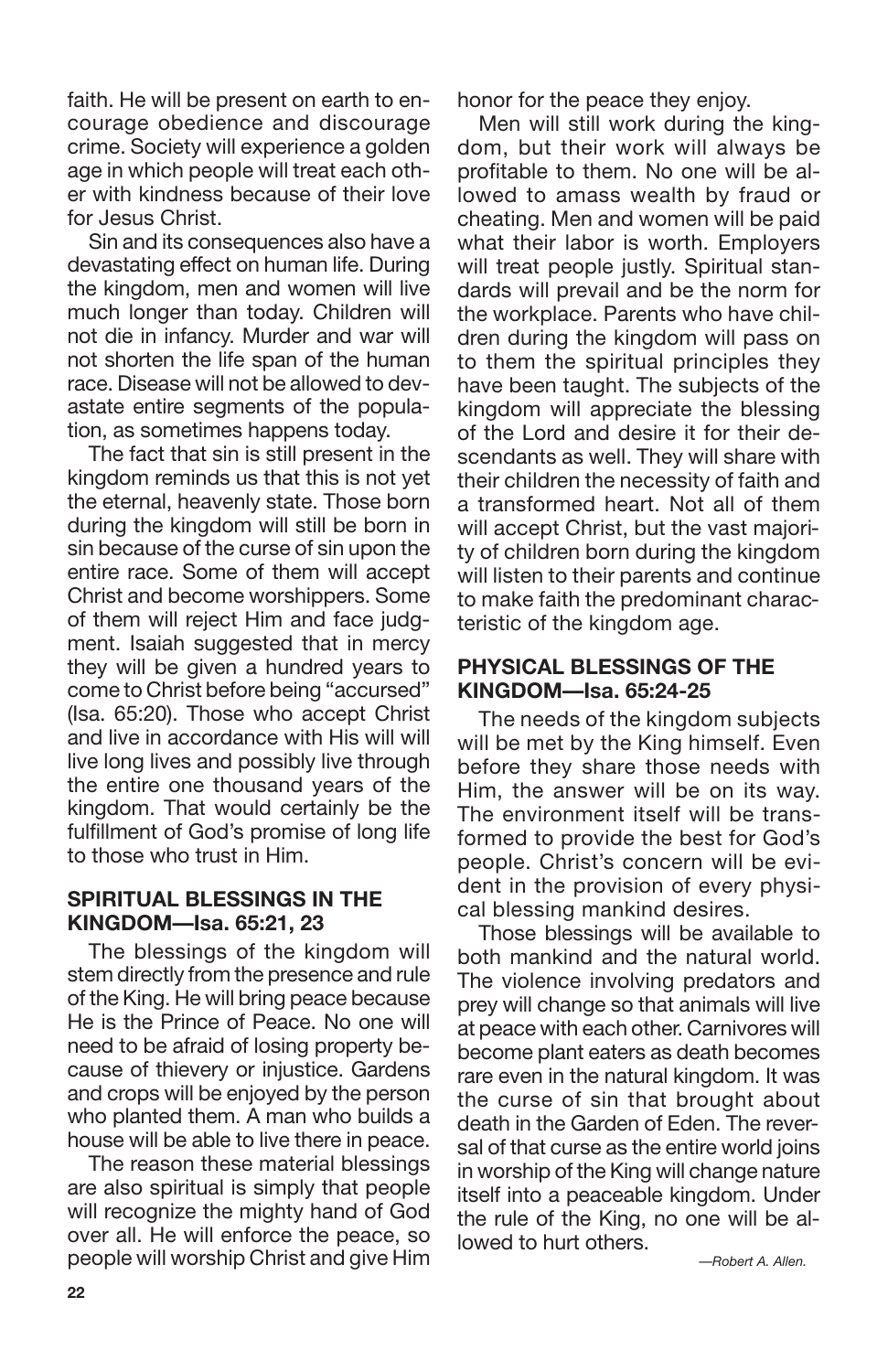- 1. How will the defeat of the antichrist make way for the kingdom?
- 2. Why will the peace of the kingdom provide prosperity as well?
- 3. How does sin often shorten a person's life span?
- 4. Why will people see even the material prosperity in the kingdom as a spiritual blessing?
- 5. How will work become a source of joy under the rule of Christ?
- 6. What will change in the workplace when godly standards become prevalent?
- 7. How will parents insure God's blessing for their children?
- 8. In what ways will the blessings of the kingdom age extend even to the natural world?

*—Robert A. Allen.*

### PRACTICAL POINTS

- 1. God's millennial kingdom will outshine everything man has formerly known (Isa. 65:17).
- 2. God wants His people to be joyful and truly happy (Isa. 65:18; cf. Phil. 4:4).
- 3. God finds joy in blessing His people (Isa. 65:19).
- 4. He who gives man life is quite able to expand its duration (vss. 20- 21).
- 5. God is eager to bless His children, even without their asking (vss. 23- 24).
- 6. God always protects His people, whether through providential or supernatural means (vs. 25).

*—Don Kakavecos.*

# GOLDENTEXT ILLUMINATED

**"Behold, I create new heavens and a new earth: and the former shall not be remembered, nor come into mind. But be ye glad and rejoice for ever in that which I create" (Isaiah 65:17-18).**

Can you even fathom that one day God will create a new earth? All that we know of this earth—our very way of life will be erased, like footprints at the water's edge. But God does not stop with just a new earth; He will create new heavens as well! The stars and planets will be recreated; they will be brand-new! We will not remember the former heaven or earth, because the glory of the new will be so much greater than the former.

Isaiah prophesied that when God creates the new heavens and earth, "the voice of weeping shall be no more heard in [Jerusalem], nor the voice of crying" (Isa. 65:19).

The Apostle John confirmed this in Revelation 21:4: "And God shall wipe away all tears from their eyes; and there shall be no more death, neither sorrow, nor crying, neither shall there be any more pain: for the former things are passed away."

Did you know that when we are in Christ, we too are new creations? "Therefore if any man be in Christ, he is a new creature: old things are passed away; behold, all things are become new" (II Cor. 5:17). When that happens, we do not live the same way we did before. Some people stop drinking, smoking, gambling, cheating, or lying. Other people find it hard even to recall their lives before Christ because they have changed so much.

While we long for the new heavens and earth, we must recognize that every day that we are in Christ we are becoming new. Let us rejoice and be glad, for we are His beloved creations. *—Kristin Reeg.*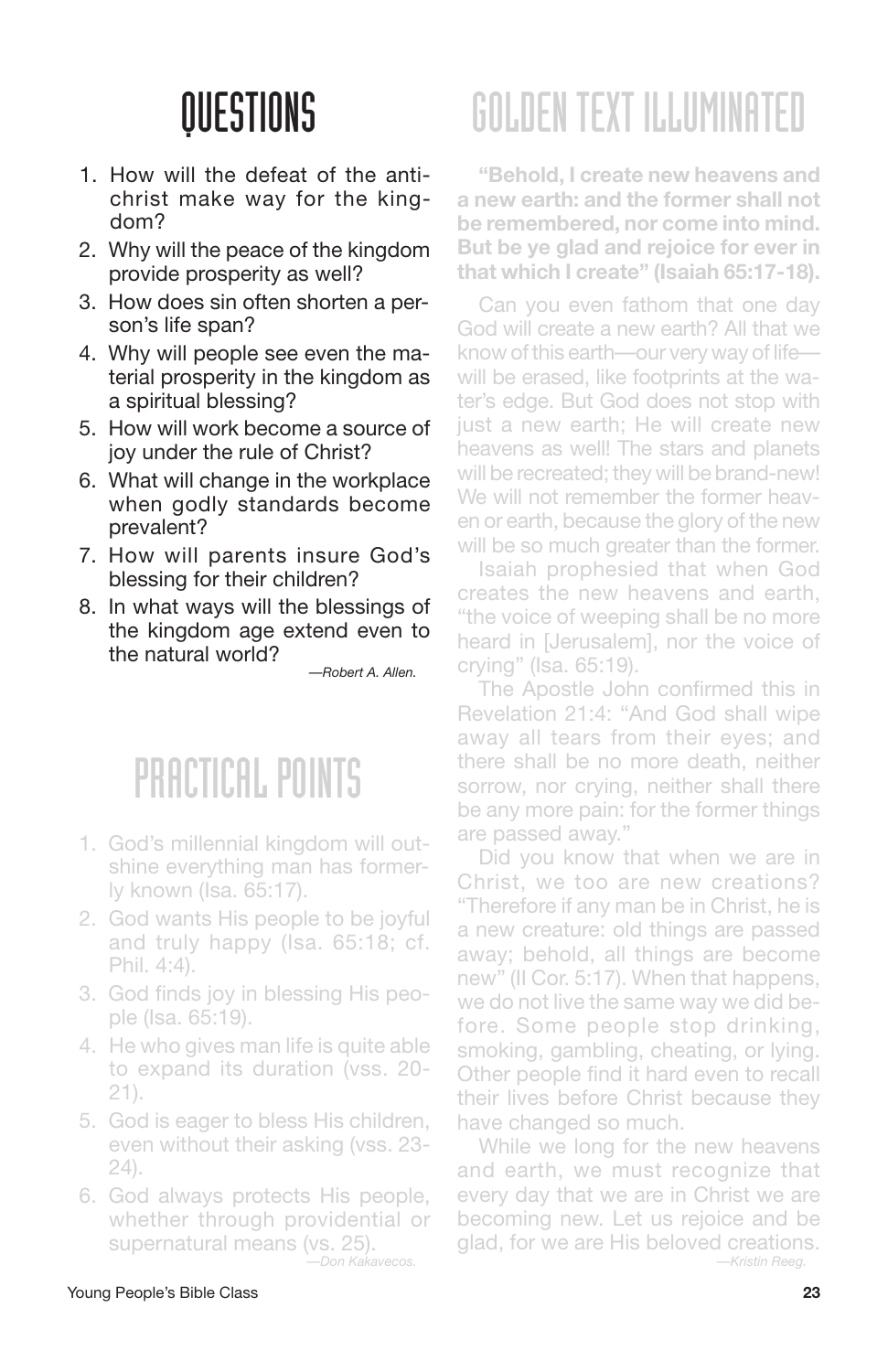## Joyful Worship Restored

### Lesson: Ezra 3:1-7

Read: Ezra 1:1—3:7

TIME: 537 B.C. PLACE: Jerusalem

**GOLDEN TEXT—"They kept also the feast of tabernacles, as it is written, and offered the daily burnt offerings by number" (Ezra 3:4).**

# *Lesson Exposition*

When Nebuchadnezzar destroyed Jerusalem and took the Jews captive, the temple worship ceased. No longer were daily sacrifices offered in the temple, which was now in ruins. Godly men like Daniel would pray in the direction of the temple as if the smoke of the sacrifice were still rising, but no priests were there to offer the incense. In foreign lands the synagogue began to replace the temple as a place of meeting.

At the end of seventy years of captivity, the people of God began to return to the land. One of their first acts was to make possible the worship of God in the manner in which Moses had commanded.

### **WORSHIP AT THE ALTAR— Ezra 3:1-3**

Cyrus, the king of Persia, had granted permission for Jews to return to Jerusalem to rebuild the temple. When they arrived in their former capital city, the first thing they chose to do was to set up an altar. They wanted to be able to restore the means of worship commanded in the Law of Moses. It told them to offer sacrifices each morning and each evening. They had returned from the Captivity in obedience to what they believed God wanted them to do. Now they wanted to follow that decision by worshipping in obedience to the Word of God as well.

Disobedience to God had been the cause of the trouble Israel faced as a nation. They had gone into captivity because they did not keep the law. Obedience to the Word of God should be the experience of every person who claims to worship God. It is wrong to make a false claim in the matter of worship. It is wrong to say that we love God but refuse to obey Him. In such a case, our actions speak much louder than our words.

The people were united in this decision under the spiritual and political leaders God had given them. One of the reasons lay in the fact that they were living in the midst of several enemy nations. They knew that God was the only one who could protect them from those enemies. In order to approach God reverently and regularly, they needed the altar.

Often a person will recognize a need for God when faced with trouble that seems insurmountable. That is certainly not the only time we should pray, but if the trials of life push us toward a closer fellowship with and dependence upon God, we have made the right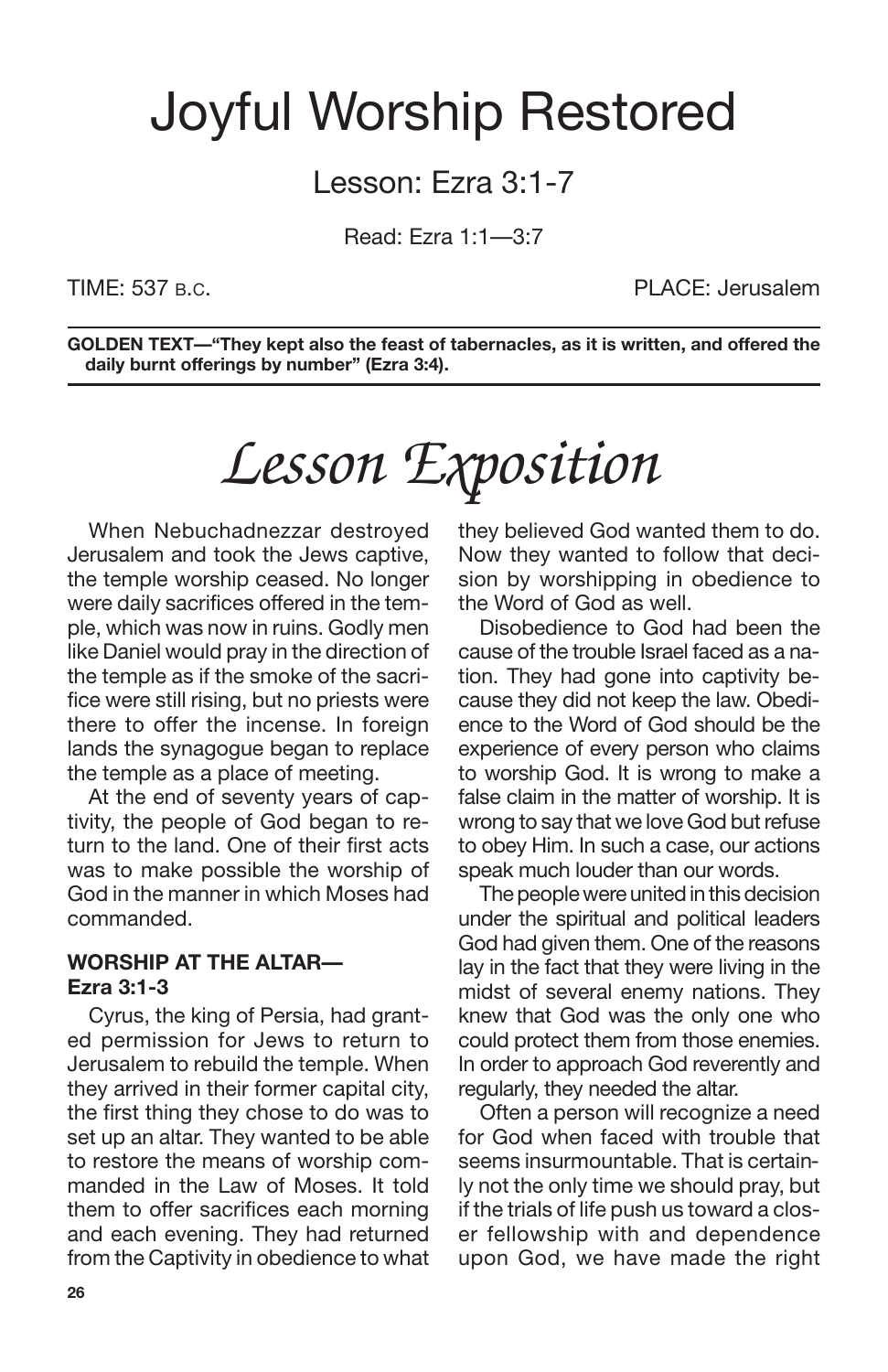choice in light of those difficult times. Sometimes trouble causes a person to blame God and walk away from Him, but that was not the case with the remnant. They wanted to stay close to God because they knew that they needed His protection.

### **WORSHIP AT THE FEASTS— Ezra 3:4-5**

In addition to regular worship at the altar, Moses had commanded the people of God to commemorate certain days in honor of God. In that way they would be reminded of what He had done for them in the past and encouraged to trust that He would do the same for them in the days that lay ahead. The mercy of God in the past gave them hope for the future.

The Feast of Tabernacles commemorated the years of wandering in the wilderness after the Exodus. Those were difficult years, but they were also times when God worked miracles to preserve His people. He provided manna daily and gave them water from the rock. They were able to move through the wilderness and defeat any enemies who attacked. Because of that, the Feast of Tabernacles was a very appropriate feast to reinstitute upon their return to the land. They too had been captives in a foreign land, and God had brought them out by the power of His hand.

The daily sacrifices had been commanded by Moses, but the freewill offerings came because of the worshipful attitudes of their own hearts. It was not a command but a choice. They were so thankful for all God had done that they wanted to do even more than He required of them.

Since in the church age we do not live under the law, we give freely whatever we give to God. All offerings are freewill offerings. The privilege of honoring Him with a portion of our income continues to be an integral part of worship even though we do it out of love rather than by commandment. Surely our love for Christ should compel us to do even more than what was required of men under the law. Their example in giving freewill offerings can be a wonderful encouragement to us.

### **WORSHIP IN THE TEMPLE— Ezra 3:6-7**

It was important to reinstitute the sacrificial system so that they could once again approach God. The altar made possible the confession of sin and the assurance that God had accepted the offering in place of their own death. But the building of the altar was only the beginning. They had come back to rebuild the entire temple, and that became the next order of business for the remnant.

The foundation of the temple could not be laid until adequate provision of building materials had been arranged. The restoration of the altar and their desire to please God encouraged them as they started to assemble the necessary supplies. Some of the people were masons, working with stone; some were carpenters, working with wood. They were given money so that they could purchase the items needed for the temple.

Most of the supplies came from Lebanon, a country just to the north of Israel. Lebanon was known for its beautiful cedar trees. The money came from an authorization by King Cyrus when he allowed them to return.

The people of Israel knew that God had allowed Nebuchadnezzar to carry them away into captivity because of their rebellion. They also knew that God had worked in the heart of Cyrus to grant permission to return and even to fund the rebuilding of the temple. Those two events assured them that God was the one who was in control even of the decisions made by great kings. In the days before the Captivity, they had forgotten His power and worshipped false gods. Now they were convinced that God alone was to be worshipped.

*—Robert A. Allen.*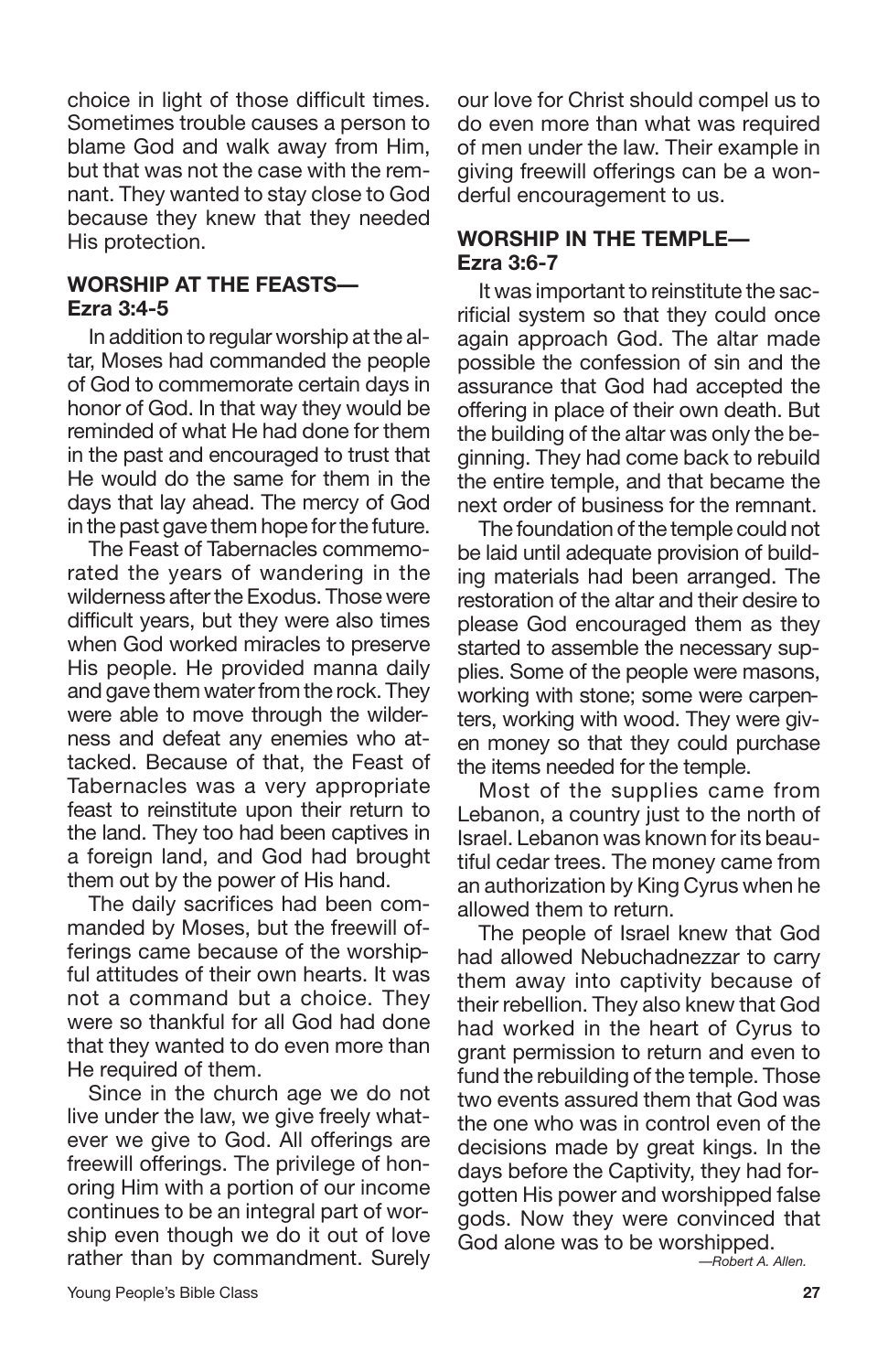- 1. Why did God's people build an altar first after returning?
- 2. Why did they now want to obey everything God told them?
- 3. How did fear of the enemy encourage a greater trust in the Lord God?
- 4. Why was the Feast of Tabernacles appropriate at the start of the worship season for the remnant?
- 5. What was the significance of the freewill offering?
- 6. Why does the offering continue to be part of our worship today?
- 7. What preparations had to be made before the foundation of the temple could be laid?
- 8. Why did Cyrus provide money for the rebuilding of the temple? *—Robert A. Allen.*

### PRACTICAL POINTS

- 1. The work of God often requires that the people of God be fully united (Ezra 3:1).
- 2. Spiritual leaders should always be the first to take up any spiritual work (vs. 2).
- 3. Never allow fear of others to keep you from doing God's will immediately and fully (vs. 3).
- 4. Obedience to God requires full compliance, even in the smallest details (vss. 4-5).
- 5. Worship that pleases God is worship offered according to His plan (vs. 6).
- 6. How we use our resources often indicates what or whom we truly worship (vs. 7).

*—Don Kakavecos.*

# GOLDENTEXT ILLUMINATED

**"They kept also the feast of tabernacles, as it is written, and offered the daily burnt offerings by number" (Ezra 3:4).**

In the beginning of the book of Ezra, Cyrus king of Persia stated, "The Lord God of heaven hath given me all the kingdoms of the earth; and he hath charged me to build him an house at Jerusalem, which is in Judah" (1:2). So a large number of Israelites traveled to Jerusalem to build the temple of the Lord.

The Lord had given a commandment through Moses, saying, "Three times in a year shall all thy males appear before the Lord thy God . . . in the feast of unleavened bread, and in the feast of weeks, and in the feast of tabernacles: and they shall not appear before the Lord empty" (Deut. 16:16). The Feast of Tabernacles lasts seven days and is held in the seventh month of the Jewish calendar (September or October by our calendar). This feast is to thank God for the harvest, for His deliverance of the people of Israel out of Egypt, and for His provision throughout their wanderings in the desert.

Even though the foundation of the temple had not been laid yet, the Israelites took the necessary time away from their labor to observe and celebrate the Feast of Tabernacles. Numbers 29 outlines the requirements of the daily burnt offerings. Although the Israelites feared the reaction of other peoples around Jerusalem to their celebration, they chose to obey the commandment of the Lord.

We must choose to obey the Lord, no matter what the reactions of friends, family, or coworkers. The Israelites were displaying their love for the Lord by observing the Feast of Tabernacles. Are we exhibiting our love for God by keeping His commandments?

*—Kristin Reeg.*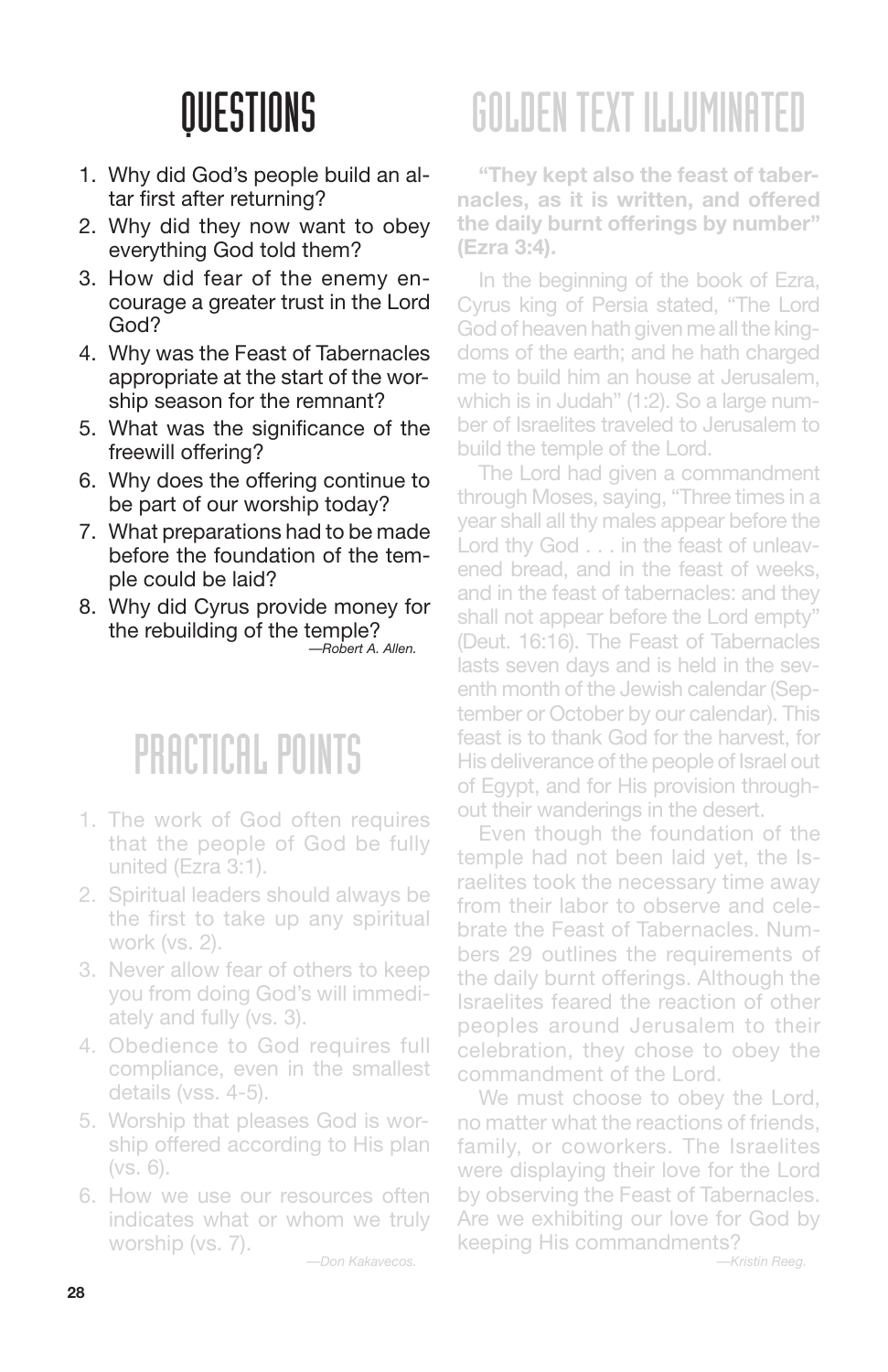## The Temple Restored

### Lesson: Ezra 3:8-13

Read: Ezra 3:8-13

TIME: 536 B.C. PLACE: Jerusalem

**GOLDEN TEXT—"All the people shouted with a great shout, when they praised the Lord, because the foundation of the house of the Lord was laid" (Ezra 3:11).**

# *Lesson Exposition*

In order to rebuild the temple, money and materials were needed. King Cyrus had given them money, and the materials could be purchased. But that still left the matter of labor. The people themselves needed to be the ones who did the actual construction. That meant they needed to be prepared just as much as the money and materials needed to be prepared.

### **PREPARATION OF THE WORKMEN—Ezra 3:8-9**

Not everyone who went into captivity in Babylon returned home. Only a small remnant of the people actually went back to Jerusalem, but that included men who were skilled in the various tasks necessary for the construction of the temple. The leaders of the people organized those men into three contingents of workmen. It is possible there were three groups so that they could work different shifts and the work could be completed in a shorter period of time.

The workmen were chosen from among the Levites, whose assigned task since the days of Moses had been the oversight of the temple. They worked under the leadership of Zerubbabel the governor and Jeshua the priest. One of the three Levite groups included sons of Jeshua, but that was a different man from the one who served as the priest. The Levite Jeshua, along with Kadmiel and Henadad, served as foreman for the three crews.

The advancement of the cause of Christ has always depended on people who are willing to work. In the local church or on the mission field, God needs those who will take the talents He has given them and serve Him. Being willing to do what He asks is the first step toward yielding to the call of God on a person's life. Every young person who knows the Lord should have a desire to serve God. That does not mean that He will ask everyone to be a missionary or a preacher. It does mean that we should be willing to serve Him fulltime if that is what He wants. Too often the desire to make money becomes the primary deciding factor even in a Christian's life. The desire to please God should always be the greatest factor in the decisions we make.

### **PREPARATION OF THE HEARTS OF THE PEOPLE—Ezra 3:10-11**

The entire purpose of the temple was to make possible the worship of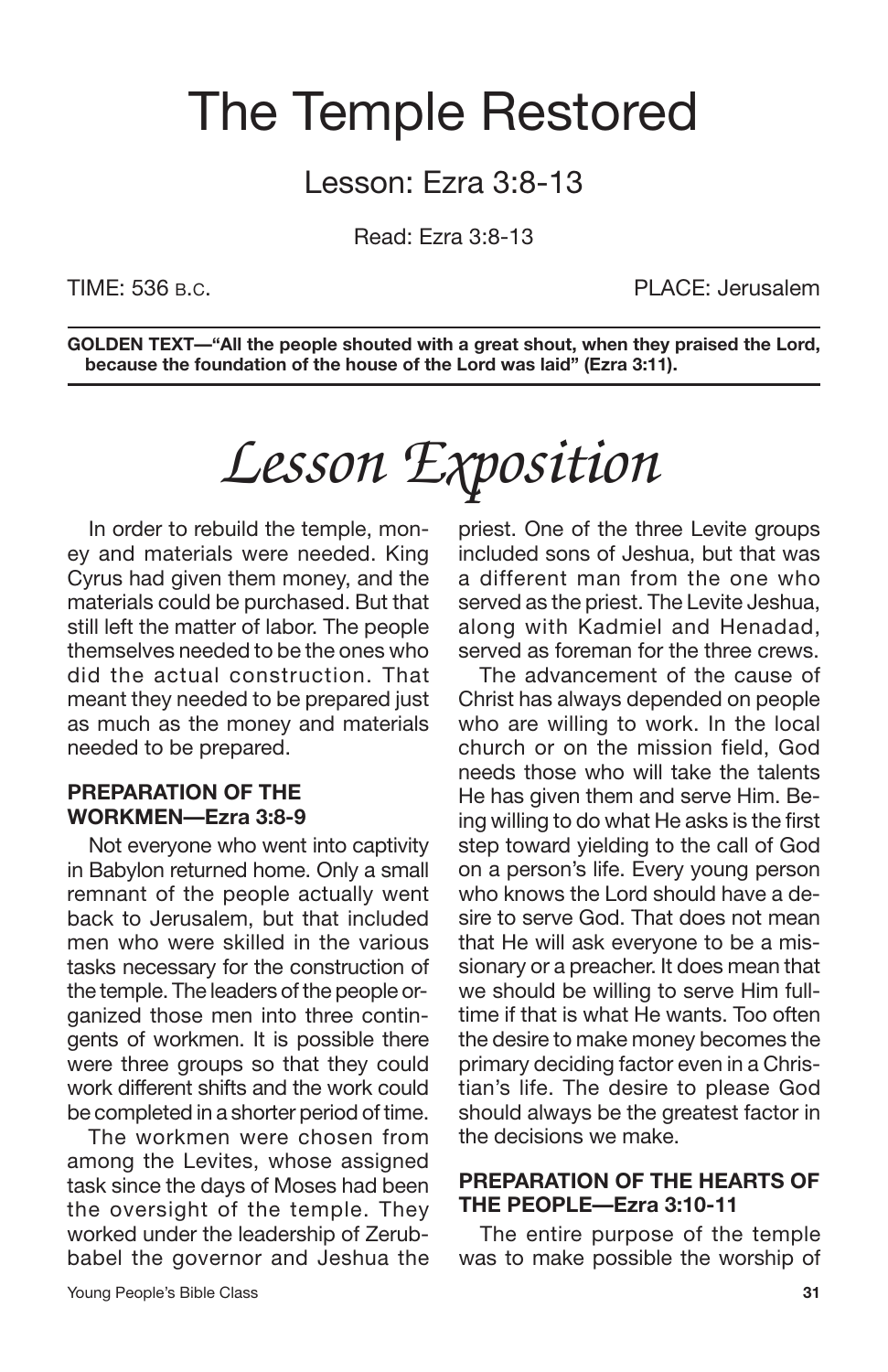the Lord. So it was appropriate to initiate the laying of the foundation with a celebration of praise. In addition to the masons and carpenters, there were also those among the Levites who possessed musical talent. Their voices and instruments led the people in a time of worship that focused their hearts on the spiritual nature of the project they were undertaking.

The ministry of the Levites who sang and played instruments was just as much a part of the service of God as those who worked with wood and stone. God had given them their abilities, and they were using what they had in His work. We should never start thinking that some jobs done for God are more important than others. He equips people for ministry and uses them where they can be most useful. Envying someone who has a different talent is sinful and unproductive. How much better to discover the ways God has gifted you and then determine to use those gifts for Him!

The people responded to this service of worship by shouting their praises to the Lord. It was an exciting time, for they were finally seeing the start of this major project to rebuild the temple. The worship service united them in admiration for what God had done. It also gave them a united focus and purpose that would sustain them through the days of actual work on the building. The Levites knew that although they were doing the physical labor, the entire nation was supporting them and encouraging their success.

Music continues to be a large part of godly worship in the present day. It serves to unite people in praise to God and focus their hearts and minds on Him. Those who serve in the musical areas of the church should always seek to lead worship in such a way that people's hearts will be ready to do what God wants them to do.

### **PREPARATION OF THE MINDS OF THE PEOPLE—Ezra 3:12-13**

All of the people joined in the celebration as the temple construction began. But there were those who had their doubts about the end result. The men who had been carried away to Babylon as young people and had now returned remembered the glory of Solomon's temple. They could see that the size and the beauty of the new temple would not begin to compare with what they had previously known.

When a new project is undertaken, there will often be those who doubt its success. That is a part of human nature. But their doubts should not keep them from doing the work of the Lord. The new project may not be exactly like what they remember, but it can still be something that draws men and women closer to God. Living in the past often hinders a person from moving forward for God. Sometimes we need to let go of even a precious memory and recognize that God's work can and does change with the times, even though He is unchangeable.

The combination of shouting and weeping produced a sound that was heard by those who lived near the city of Jerusalem. Not all were happy that the remnant had returned or that the temple was being rebuilt. They did not believe in God and were opposed to the new settlers, for they meant less land for them. The sound they heard from Jerusalem was an announcement to them that the new arrivals were serious about serving God. It was a testimony to them of the Jews' faith.

The words and actions of every believer should be a testimony to a desire to serve God. It is confusing to an unsaved person when someone worships God on Sunday and then serves self or even Satan the rest of the week. To have a clear testimony of faith, our words and our deeds must always agree.

*—Robert A. Allen.*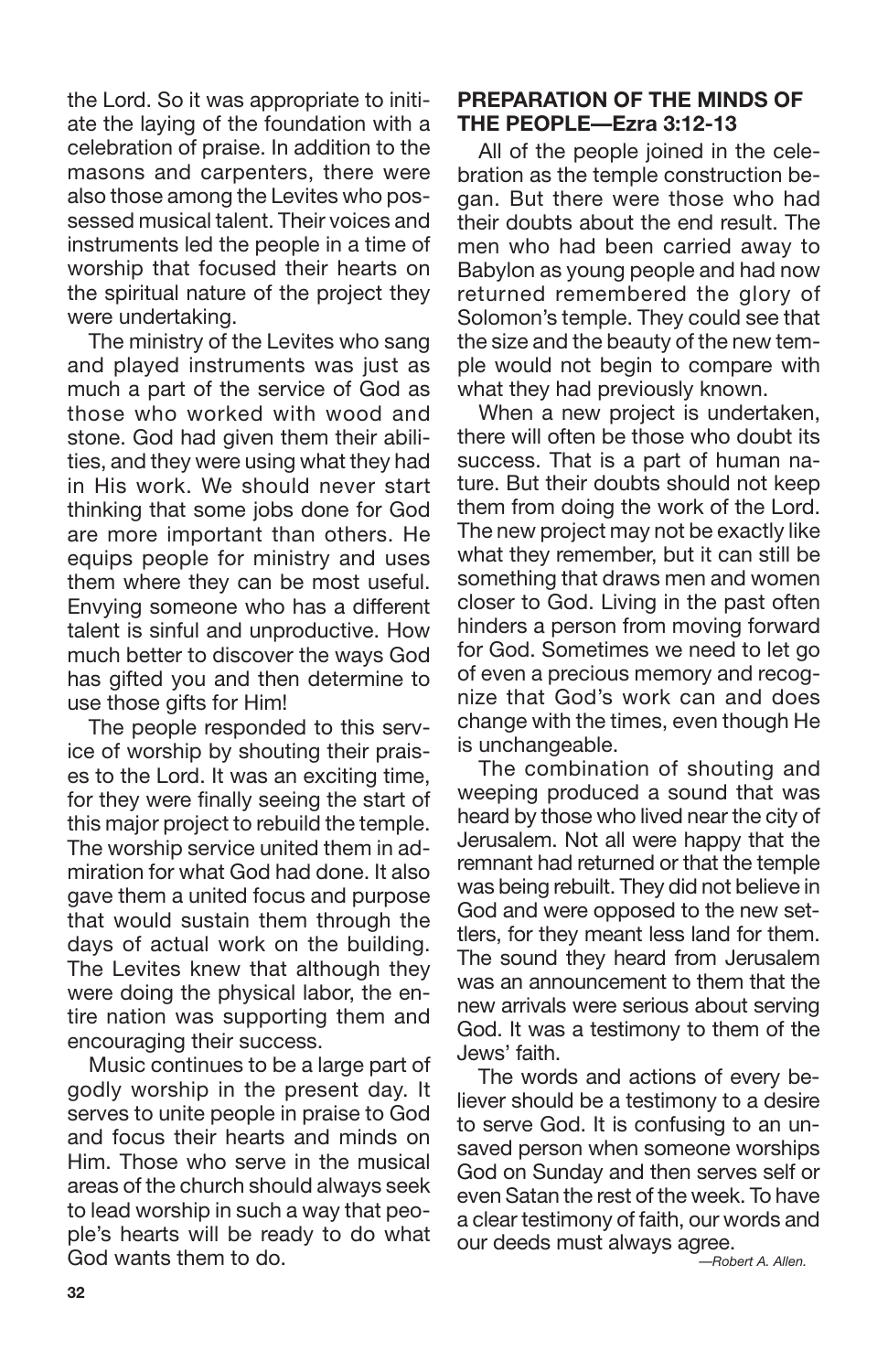- 1. Why did the people need to prepare themselves for the work?
- 2. What qualified the Levites to work on the temple?
- 3. Why does God place a high value on willingness when it comes to His call to service?
- 4. Who gave the musicians their talent and ability?
- 5. How did the people respond to the musical celebration?
- 6. Why was worship important at the beginning of the project?
- 7. Why were some of the men discouraged when they saw the laying of the foundation?
- 8. How was the worship of the people a testimony to those who lived around Jerusalem?

*—Robert A. Allen.*

### PRACTICAL POINTS

- 1. Doing the work of God does not preclude proper preparation and organization (Ezra 3:8).
- 2. God's work requires God's people to be united in purpose and goal (Ezra 3:9; cf. Phil. 2:2).
- 3. Praise to God should be the daily activity and response of every believer (Ezra 3:10).
- 4. While doing God's work, be sure to take time to celebrate His faithfulness (vs. 11).
- 5. Never allow the memories of the past to overshadow God's present blessings (vs. 12).
- 6. The praise of God's people should often reach the ears of those around them (vs. 13).

*—Don Kakavecos.*

# GOLDENTEXT ILLUMINATED

**"Allthe people shouted with a great shout, when they praised the Lord, because the foundation of the house of the Lord was laid" (Ezra 3:11).**

When just the foundation of the temple had been laid, the Israelites threw a party! Have you ever watched a home renovation show? Have you ever listened to the shouts of the people right after they see the renovation displayed? You hear the shouts from the people, but when you look at the faces of those whose house has just been remodeled, most of the time they are weeping out of amazement and joy.

We have to remember that the Israelites who were rebuilding the temple came out of captivity to return to Jerusalem. They were finally settled back in their own land. With the foundation just laid, they once again had a place to go to worship and offer sacrifices to the one true God.

All this was just cause for a celebration! God's love toward Israel truly endured forever. Now they could see with their eyes that God had not forsaken or forgotten them. Someday the rest of their people would be released from captivity and would worship with them in the temple of God.

Ecclesiastes 3:1-3 states, "To every thing there is a season, and a time to every purpose under the heaven: . . . a time to break down, and a time to build up." Life can be difficult, especially when one traumatic moment can alter our lives forever. We are never the same. But we can choose to celebrate our own rebuilding. As we reconstruct our lives following disappointments, let us lift up shouts of joy to God at every level of completion, for He is good. His plans for us are to prosper us, not harm us. He is the Master Architect.

*—Kristin Reeg.*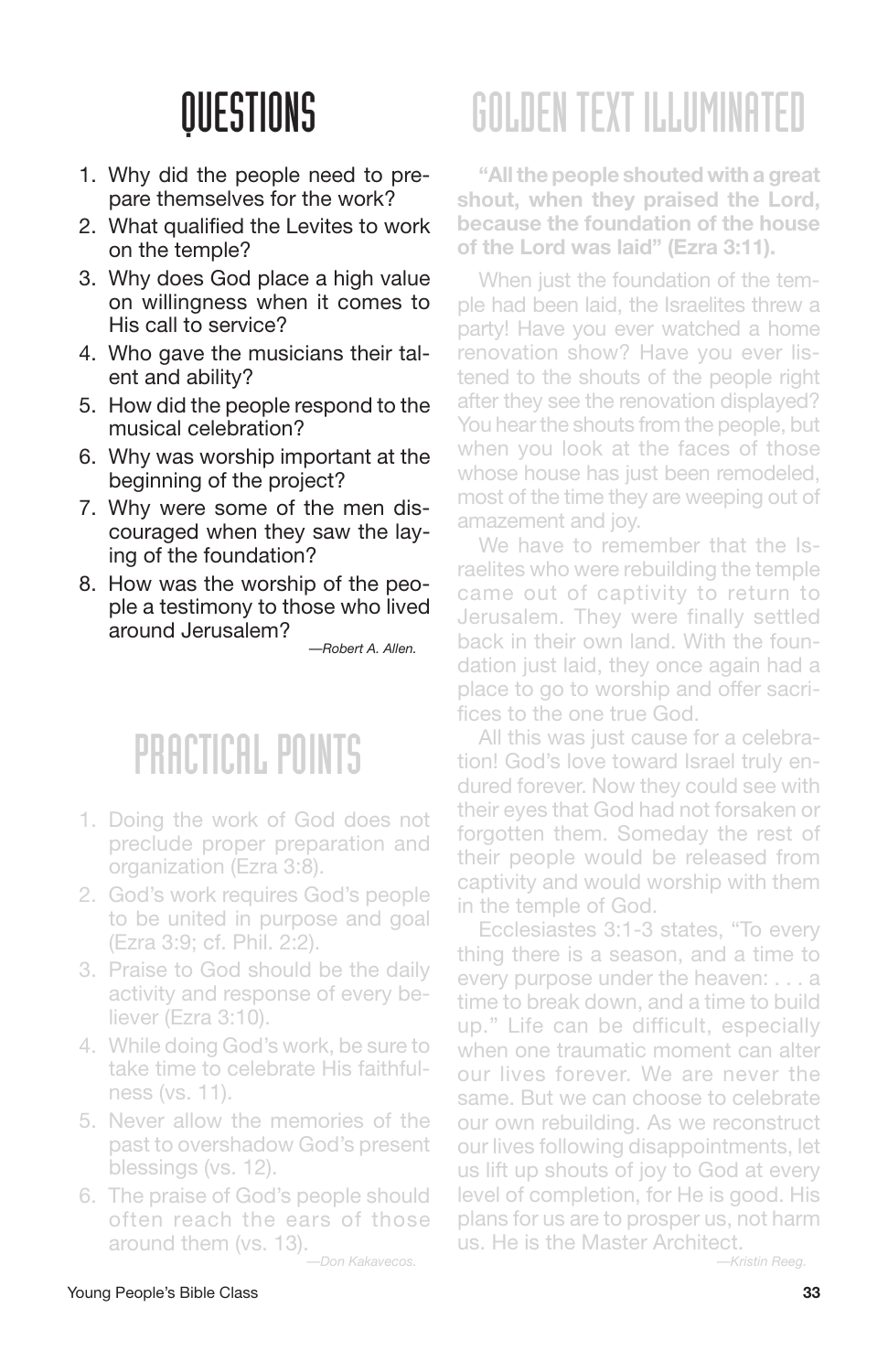## Celebrating with Joy

### Lesson: Ezra 6:13-22

Read: Ezra 6:1-22

TIME: 516 B.C. PLACE: Jerusalem

**GOLDEN TEXT—"The children of Israel, the priests, and the Levites, and the rest of the children of the captivity, kept the dedication of this house of God with joy" (Ezra 6:16).**

## *Lesson Exposition*

The chronology of the book of Ezra is not always easy to follow. King Cyrus had allowed the Jews to return to the land, but the people who were already there protested to a new king, and the work on the temple stopped. Then King Darius sent word that the work could resume. That encouraged the people, and after sixteen years the work on the rebuilding of the temple started again.

#### **GOING TO WORK WITH JOY— Ezra 6:13-14**

The news that Darius would allow the work to continue brought great joy to the citizens of Jerusalem. It meant that their conflict with their neighbors over the project would cease. They would once again be at peace with those living nearby.

Another source of great joy was the fact that God had also sent them some prophets who were proclaiming the Word of the Lord. Haggai and Zechariah came on the scene at this time in order to remind the people of what God wanted and to encourage them in the work. Knowing that they were hearing a message directly from God strengthened their resolve to complete the project that had been started many years before.

Joy also grew out of the understand-

ing that what they were doing was the will of God. He had commanded them to build the temple, and that was even more important than the fact that they had the permission from Darius. Knowing that they were doing what God had ordained brought great rejoicing to their hearts and produced strong motivation to work.

A final source of joy was the permission from the king. In spite of the opposition of the enemy, each of the kings to whom appeals were made sustained their right to build. They knew that only God could have made such rulings possible on the part of these heathen kings.

#### **CELEBRATING WITH JOY— Ezra 6:15-18**

It took another four-and-a-half years before the work on the temple was complete. When the work was done, the entire nation celebrated. The primary reason for their return from the Captivity had finally been accomplished. They could now worship God in His own temple—something that had not been done for nearly seventy years.

The celebration patterned itself after a similar occasion when the first temple, Solomon's temple, was dedicated. At that time the nation had been prosper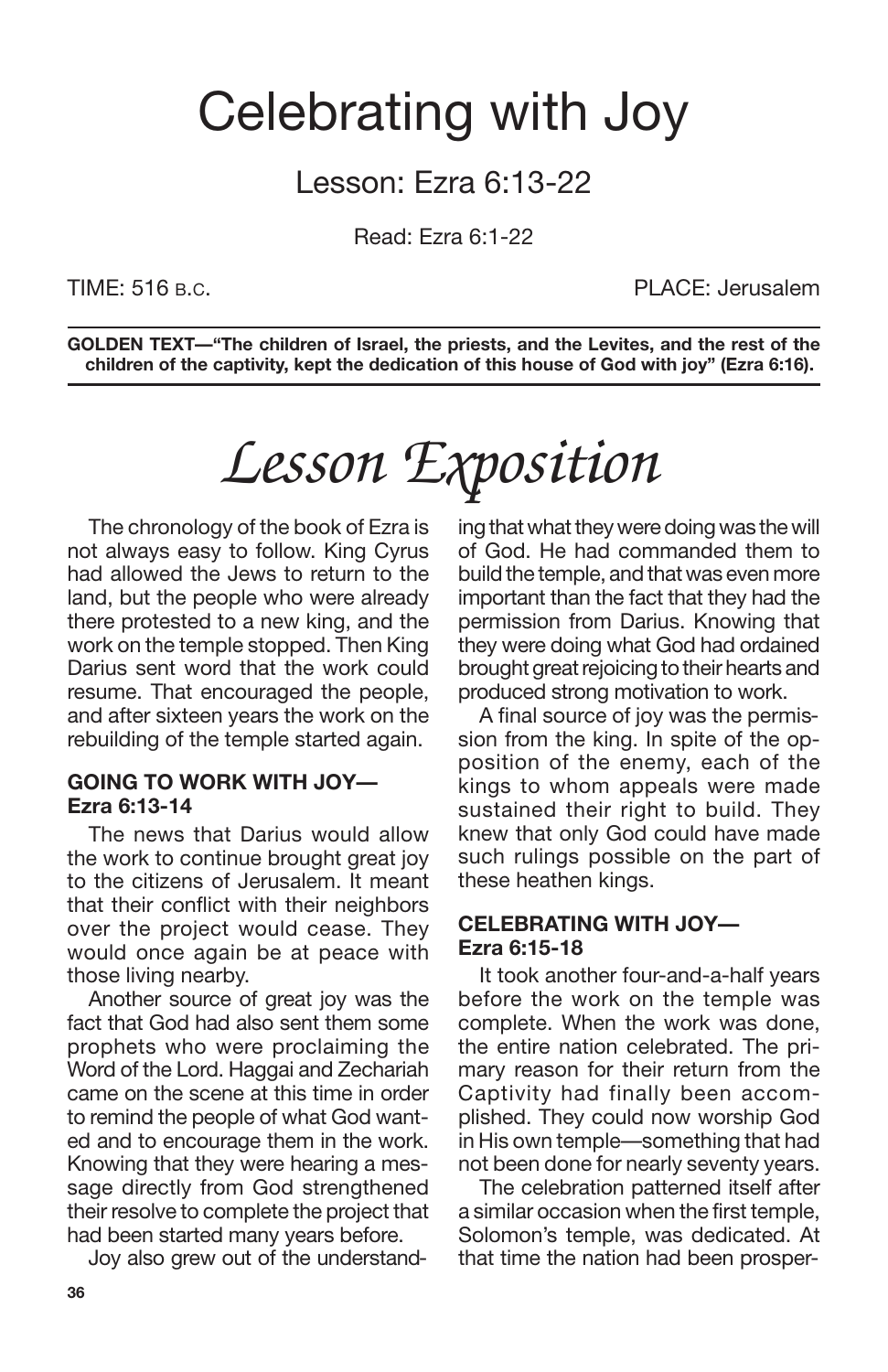ous, ruling over a large part of the Middle East. Now they were small and had comparatively few resources. But the people were glad to give what they had in order to make the dedication honoring to God. In proportion to what they had to give, the offerings were an abundant testimony to the grateful hearts with which they were thanking God.

Completing the temple made possible the continual worship that the nation sought. They wanted to be regular in the praise and honor they showed to their God. The many years of captivity had shown them the importance of maintaining fellowship with the Almighty. Daily sacrifices could now be offered, and the priests and Levites were organized in such a way that the continual worship of God became a reality.

Even though the temple was new, the order of worship dated back to the time of Moses. They wanted to obey the Word of God.

Change is an inevitable part of ministry simply because of the new technologies and methods that become available. But it is important to be sure to remember that God's Word does not change. Worship may take different forms, but obedience to the Word of God is always the standard for those who trust in Him.

#### **CONTINUING WITH JOY— Ezra 6:19-22**

Dedicating the temple marked the beginning of renewed worship among the people of God. They were not satisfied simply to have completed their project. Now that they had the temple, they wanted to restore every possible type of worship that Moses had commanded.

Celebrating the Passover at the new temple brought great joy to the hearts of the remnant. The Passover had been instituted at the time of the Exodus. It reminded them of the deliverance God had accomplished when they were slaves in Egypt. Now that they had been delivered from the Captivity in Babylon, this feast that commemorated salvation meant even more to them.

Passover involved the death of a lamb whose blood was applied to the doorposts of each house. It represented their hope for the perfect Lamb, who would one day come to deliver them from sin. His coming would fill them with perfect joy.

The remnant looked forward to the coming of the Lamb of God and His sacrifice on the cross. We look back to the finished work of Christ. Our worship should be filled with joy because of what He did for us when He died in our place and won the victory over sin and death and hell. Worship should be a celebration of our deliverance from bondage to sin and our new life in Him.

The Feast of Tabernacles served to remind the people of God's provision as they wandered through the wilderness. They lived in tents for forty years as God led them from Egypt into the Promised Land. Throughout that entire time He provided for them in miraculous ways, giving them manna to eat and water from the rock.

In contrast to the joy of Tabernacles, Passover was a time of purification, confession of sin, and getting right with God. It was a time of rejoicing over what God had done for them by changing the heart of the king. It was a time of unification as those who returned from Babylon joined with all those whose hearts God had touched so that the entire nation celebrated together.

Worship should always remind us of the power and majesty of God and His work on our behalf. The purpose of worship is to honor Him, and that can be done only by those whose hearts are in fellowship with Him. Before every worship service it would be good to spend time in private prayer, admitting any sin to God and seeking His forgiveness. Then our worship will be genuine and not hypocritical—worship that honors Him. *—Robert A. Allen.*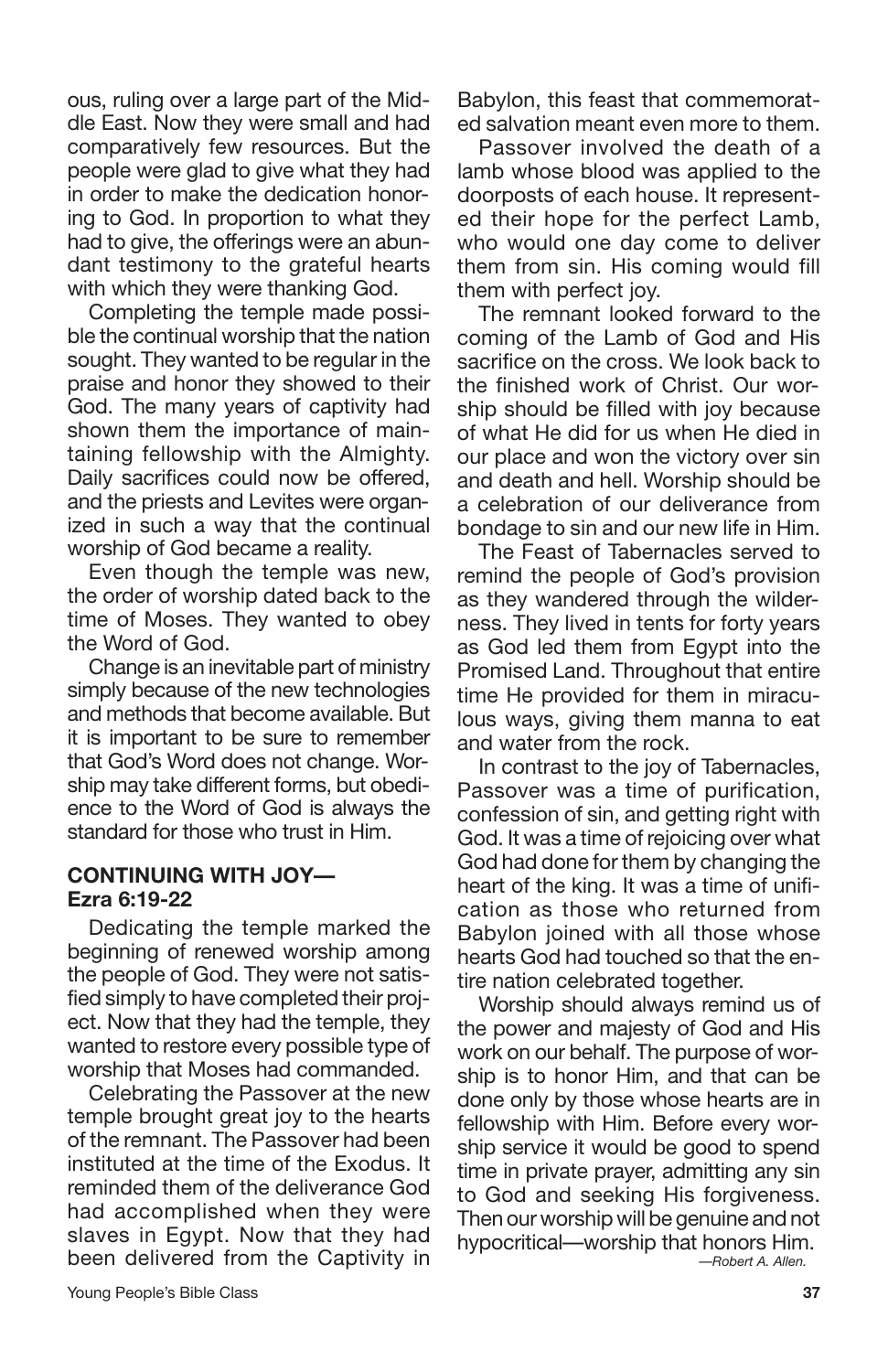- 1. Why were the Jews in conflict with the surrounding nations?
- 2. How did the decree of Darius bring peace?
- 3. How did the fact that they were obeying God bring joy to the hearts of the remnant?
- 4. How did the dedication of the new temple compare to the dedication of Solomon's temple?
- 5. Why was this dedication just as significant in the eyes of God?
- 6. Why did the people desire means of continual worship of God?
- 7. How did the history of the Passover encourage the people so many years later?
- 8. How did the feasts help to unite the nation before God?

*—Robert A. Allen.*

### PRACTICAL POINTS

- 1. Our great God uses both believers and unbelievers to do His will (Ezra 6:13-15).
- 2. Joy is the proper response of God's people when they recognize His blessings (vs. 16).
- 3. Sacrifices and offerings are always a part of true worship (Ezra 6:17; cf. Rom. 12:1-2).
- 4. Any work of God should be carefully organized and biblically founded (Ezra 6:18).
- 5. The true worshipper is concerned about spiritual purity (vss. 19-20).
- 6. All are always welcome to celebrate the faithfulness of God (vss. 21-22).

*—Don Kakavecos.*

# GOLDENTEXT ILLUMINATED

**"The children of Israel, the priests, and the Levites, and the rest of the children of the captivity, kept the dedication of this house of God with joy" (Ezra 6:16).**

The *Merriam-Webster's Collegiate Dictionary* defines "joy" as "the emotion evoked by well-being, success, or good fortune or by the prospect of possessing what one desires.'

Imagine the joy the Israelites must have felt! After many long years being held captive, the very authorities that could have kept them in bondage had sent them back to Jerusalem to build a temple to their God. Not only did the king give them freedom, but he also stated he would pay for the rebuilding and offered protection from anyone who tried to stop its construction!

Anytime we experience a great event by God's grace, it is time to celebrate. We often celebrate milestones in our lives such as graduation from high school, college, and graduate school. When we say "I do" to the person who is becoming our spouse, we throw a massive party. These are the times in our lives when we are not just happy. We are full of joy!

Happiness is determined by external circumstances. Sitting in front of a fire with hot chocolate on a cold day can make us happy. Our favorite sports team winning the game can make us happy. Receiving an unexpected gift can make us happy. Nevertheless, these moments of happiness often end as quickly as they began.

Joy runs deeper than happiness. Joy lives in our souls. It is based on the grace that drew us to Christ. Once we come to Christ, we can always choose joy by remembering that what we have is so much more than what we do not have.

*—Kristin Reeg.*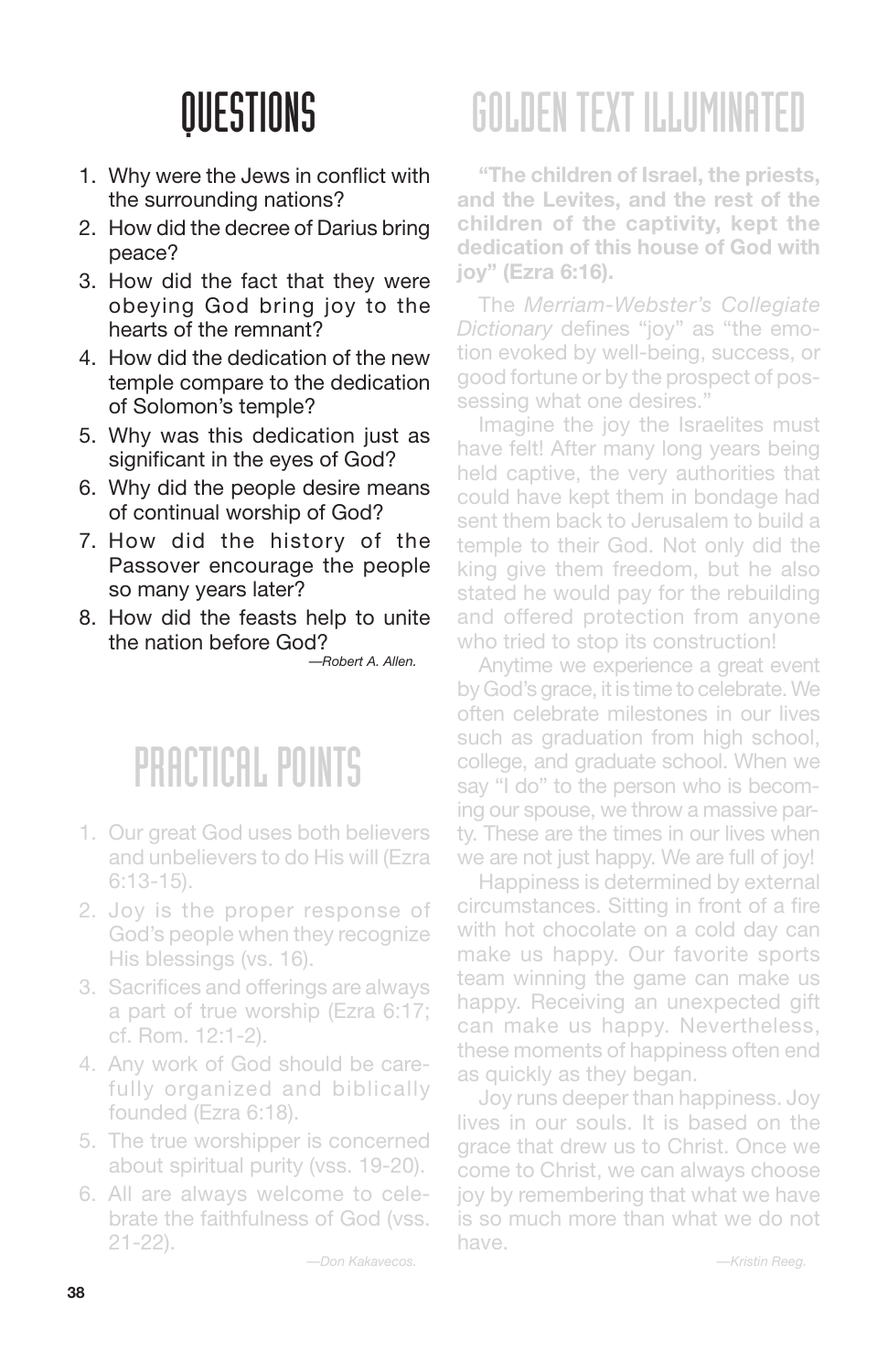## Fasting and Praying

### Lesson: Ezra 8:21-23, 31-32

Read: Ezra 8:21-23, 31-32

TIME: 458 B.C. PLACES: Ahava Canal; Jerusalem

**GOLDEN TEXT—"So we fasted and besought our God for this: and he was entreated of us" (Ezra 8:23).**

# *Lesson Exposition*

Although Ezra wrote the book that bears his name, he does not appear as a character in that book until halfway through. He led a later return from Babylon than Zerubbabel, whose story he recorded in the first half of the book. Ezra was a godly man who loved to pray. His return to the Promised Land was successful because of those prayers.

#### **A TIME OF FASTING—Ezra 8:21**

Shortly after leaving the city of Babylon, Ezra stopped his entire company along a riverbank for a time of prayer and fasting. They were just beginning their journey to the Promised Land, and they wanted to ask for guidance and help from God. The reason for fasting was to show God how serious they were about this request. Their relationship with Him was even more important than the eating of food that sustained life. Their spiritual concerns took precedence over the material needs of their own bodies. Fasting also gave them more time for prayer, since they did not have to spend time preparing meals.

Prayer and fasting always appear as companions in Scripture. Fasting accomplishes a spiritual purpose only when it is combined with a desire for more time with God. There is nothing wrong with fasting for other purposes, like losing weight. But the spiritual fast focuses attention on God by setting aside normal food practices, which consume much of each day.

It is easy for prayer to become commonplace in our lives. We pray before meals because that is something our family has always done. We pray during worship services because that is what we do in church. We may even pray in our private devotions because we have been taught that it is important to pray. Combining fasting with prayer makes us stop and think about the value of our time with God. It should be more valuable to us than even the necessary task of feeding the body in which we live.

#### **A TIME OF PRAYER— Ezra 8:22-23**

One of the reasons Ezra stopped at the beginning of the journey for a time of prayer is that he needed protection from God. They were carrying many valuable items made of gold that had originally resided in Solomon's temple. The king had returned them to the Jews so that they could be restored to the temple. Now the people were going to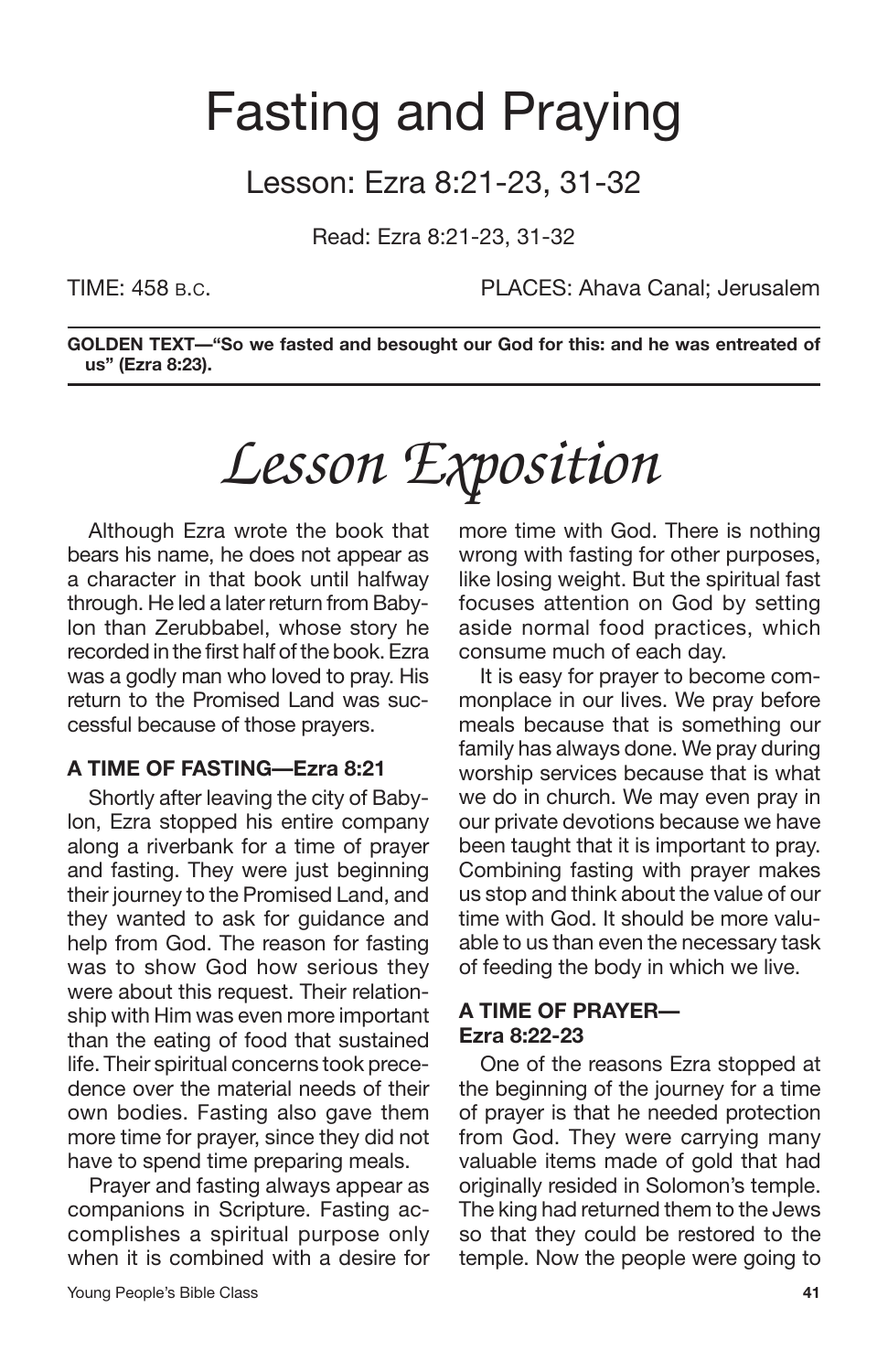be traveling through some dangerous country with those treasures. Ezra had not asked the king for any soldiers to travel with and protect them. Instead, he was determined to trust in God for the protection they would need.

The very fact that Ezra did not have military protection motivated the entire company to seek God. They had nowhere else to turn. It is often the same with us. Danger or trouble causes us to seek God in prayer because we have no other alternative. In fact, God may at times allow trials to come into our lives for that very purpose—to increase our trust in Him. When that happens, we should be like Ezra and pray rather than grow angry and blame God for what we are facing.

The time spent in prayer on the riverbank convinced the entire company that God was going to travel with them. They were confident that He would be their Guide and their protection. Because of prayer, they were ready to undertake the long journey ahead.

The company with Ezra could have waited until they actually faced danger along the way before they prayed. God would still have heard that prayer. But by taking time to approach God at the very beginning, they had a confidence that sustained them throughout the journey. They placed their trust in God even before the trouble came.

### **GOD'S ANSWER TO PRAYER— Ezra 8:31-32**

Ezra skipped over the details of the trip from Babylon to Jerusalem, but he did record their safe arrival. They had asked God for guidance and protection, and He answered their prayer.

Even though he skipped the details, Ezra did mention that there were enemies and thieves whom they could have met on the journey. The enemies did not want them to return to the Land of Promise. Some of the nations hated the Jews, and others were in conflict with their Persian benefactors. Their armies could have attacked the small band of travelers, but God protected them. By focusing on the answer to prayer rather than on the details of the trouble, Ezra called attention to the work of God in their lives.

The thieves would probably have come at night and tried to carry off the treasures. Even though they did not have soldiers with them, the men who protected the treasures had the help of God. All of the gold and silver arrived safely in Jerusalem. That itself was a great miracle, for travel at that time was extremely tricky. Bands of robbers would certainly have hindered them if it had not been for God.

As Christians, we sometimes face difficulties in life without ever realizing the number of times God has protected us. We focus on the danger without remembering the years of peace and safety He has provided. Regular times of prayer will remind us of the need for help when we face trials, but it will also remind us of the privilege of giving thanks for the safety He regularly provides.

In addition to the prayer for safety, Ezra and the others had prayed for guidance. It is probable that none of them had ever made this journey before, and they wanted God to help them travel the right roads. Their safe arrival in Jerusalem showed that God had also answered that prayer. No one got lost on the way, and the entire company came to the desired destination—Jerusalem.

After arriving in Jerusalem, they rested for three days before starting into the work they needed to do. The Bible does not say how they used those three days of rest. Judging from Ezra's reputation as a man of prayer, there may very well have been a time of thanksgiving for the answers to prayer God had given. Three days of prayer at the beginning of the journey were mirrored by three days of thanksgiving at the journey's end.

*—Robert A. Allen.*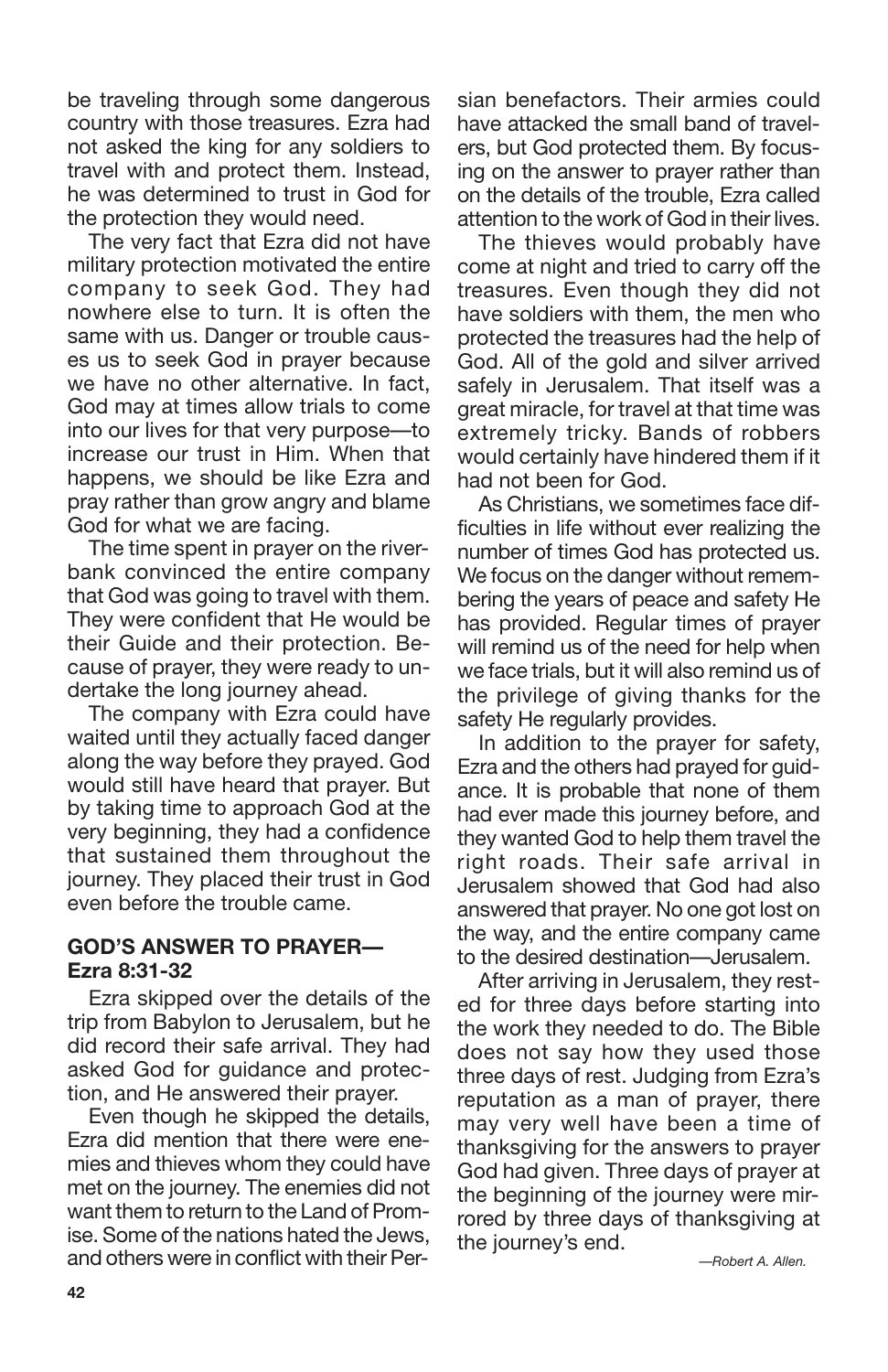- 1. Why did the travelers need guidance from God?
- 2. How does combining fasting with prayer remind us of the importance of our time with God?
- 3. Why did they not have military protection for the journey?
- 4. What treasures made them vulnerable to thieves?
- 5. In what ways did Ezra continually focus attention on God by the way he told the story?
- 6. Why did Ezra stop at the beginning of the journey for an extended time of prayer?
- 7. How did God answer their prayer for protection on the journey?
- 8. How did God answer their prayer for guidance?

*—Robert A. Allen.*

### PRACTICAL POINTS

- 1. For the believer, fasting should be a sign of inward humility (Ezra 8:21).
- 2. When in need of something, we should always start by asking God.
- 3. Be sure that your actions before men do not negate your witness for God (vs. 22).
- 4. God always hears and answers the prayers of His people—but not always as they might expect (vs. 23).
- 5. The almighty hand of God guides and guards His obedient children (vs. 31).
- 6. When God starts a plan, He always finishes it (vs. 32).

*—Don Kakavecos.*

# GOLDENTEXT ILLUMINATED

**"So we fasted and besought our God forthis: and he was entreated of us" (Ezra 8:23).**

No believer would deny that there is power in prayer. James tells us, "The effectual fervent prayer of a righteous man availeth much" (5:16). Nevertheless, sometimes fasting is called for as well.

Mark's Gospel describes how the disciples tried to free a boy afflicted by a deaf and mute spirit. No matter how long they prayed or what kinds of prayers they offered, they were unable to deliver this boy from the spirit. "And when [Jesus] was come into the house, his disciples asked him privately, Why could not we cast him out? And he said unto them, This kind can come forth by nothing, but by prayer and fasting" (9:28-29).

Fasting is abstaining from something, such as food or TV, for a length of time. Fasting without prayer, however, is nothing more than taking a break from our normal routine. If we really desire God to deliver us from oppression, if we are desperate for His direction, then we must seek Him earnestly in the midst of our refraining from things.

God does not play hide-and-seek; rather, He plays seek-and-seek. While we are seeking Him, He is seeking us. He longs for us to talk with Him just as much as we long to hear from Him. Fasting purifies our hearts. It is a way of communicating to God that nothing else is as important to us as hearing from Him.

If something in your life needs to change, try coupling your prayers with fasting. Give up something for a few days. Seek God with all your heart. Make your request plain to Him. Be specific about *what* you desire but not about *how* God should move. Wait and watch how He will deliver you!

*—Kristin Reeg.*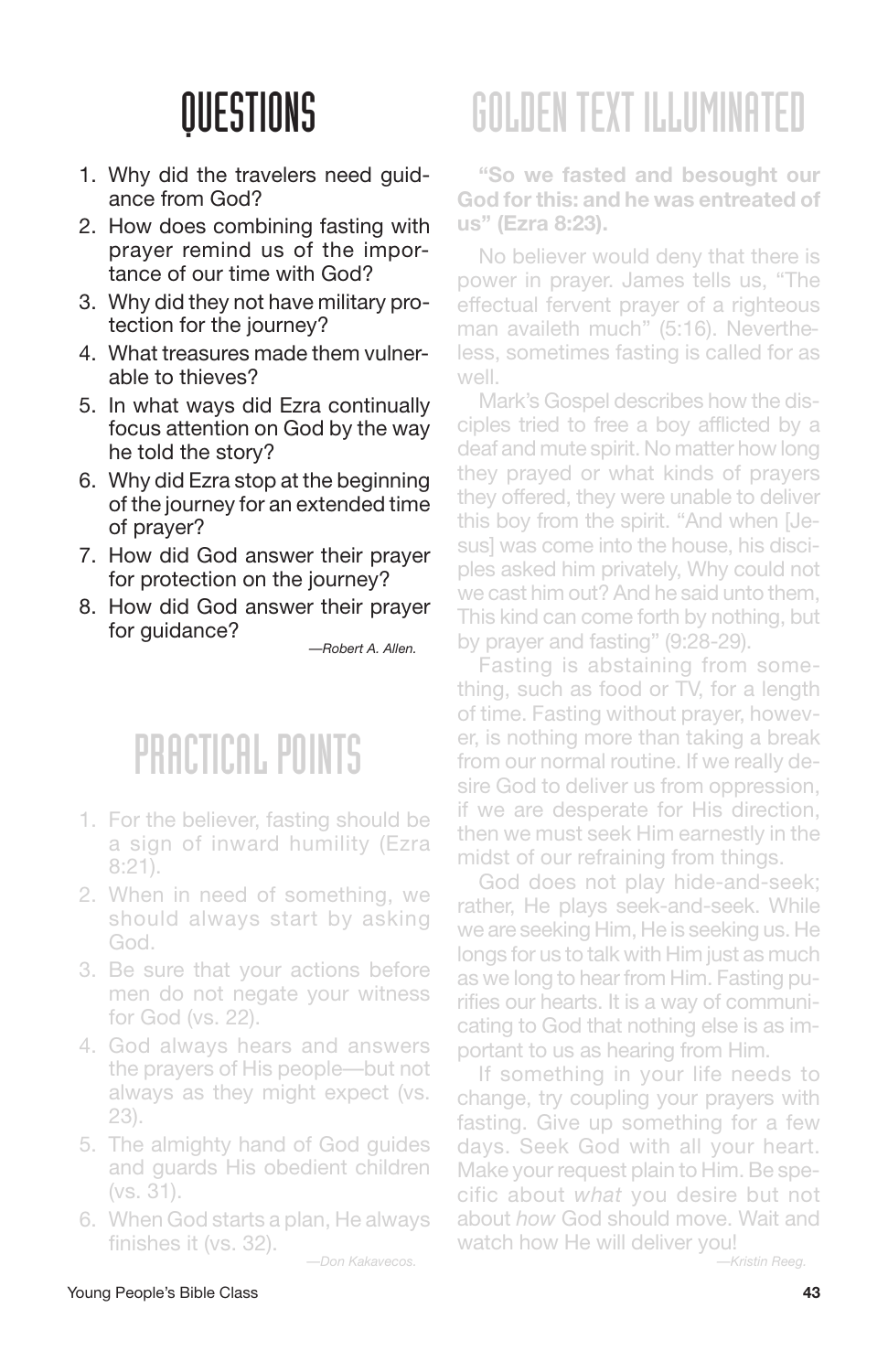## Gifts for the Temple

### Lesson: Ezra 8:24-30

Read: Ezra 8:24-30

TIME: 458 B.C. PLACE: Ahava Canal

**GOLDEN TEXT—"Ye are holy unto the Lord; the vessels are holy also; and the silver and the gold are a freewill offering unto the Lord God of your fathers" (Ezra 8:28).**

*Lesson Exposition*

One of the reasons for Ezra's journey back to Jerusalem was to restore the temple treasures taken by Nebuchadnezzar. The temple had been rebuilt, but the items used for the service in the temple still remained in Babylon. They were needed for the worship to be restored as well.

### **TREASURES HANDLED BY FAITHFUL MEN—Ezra 8:24-25**

Transporting the treasures back to Jerusalem would be dangerous because of the enemies along the way. But it would also be dangerous because of the possibility of covetous men in their own company stealing the gold and silver. Ezra had been entrusted with delivering all of the items safely, so he chose twenty-four trusted men to protect the treasures on their journey. Twelve were priests, and twelve were Levites.

The treasure included items from Solomon's temple, along with gifts from some of the ruling men of Babylon and Jews who were staying behind in the land. All of the gold and silver was for the purpose of beautifying the new temple.

#### **TREASURES HANDLED WITH PROPER CAUTION—Ezra 8:26-27**

Ezra had a plan to assure the safe arrival of all the treasures. He weighed everything that was entrusted to the men. When they arrived, the materials would be weighed again. That would prove that the identical treasure was delivered without even small amounts of gold or silver missing.

It was not just that these items were made of gold and silver that gave them value. They were dedicated to the worship of the Lord. When constructed, they had been fashioned from valuable metals to demonstrate how much the Jews valued their God. They wanted to give Him the very best they had when they came into His house to worship. He deserved the finest and costliest objects they could make.

#### **TREASURES HANDLED WITH SPIRITUAL CONCERN— Ezra 8:28-30**

The task Ezra assigned to the twenty-four men demanded honesty. They needed to be alert and maybe even prepared to defend the treasure with their lives. But there was an even more important requirement expected of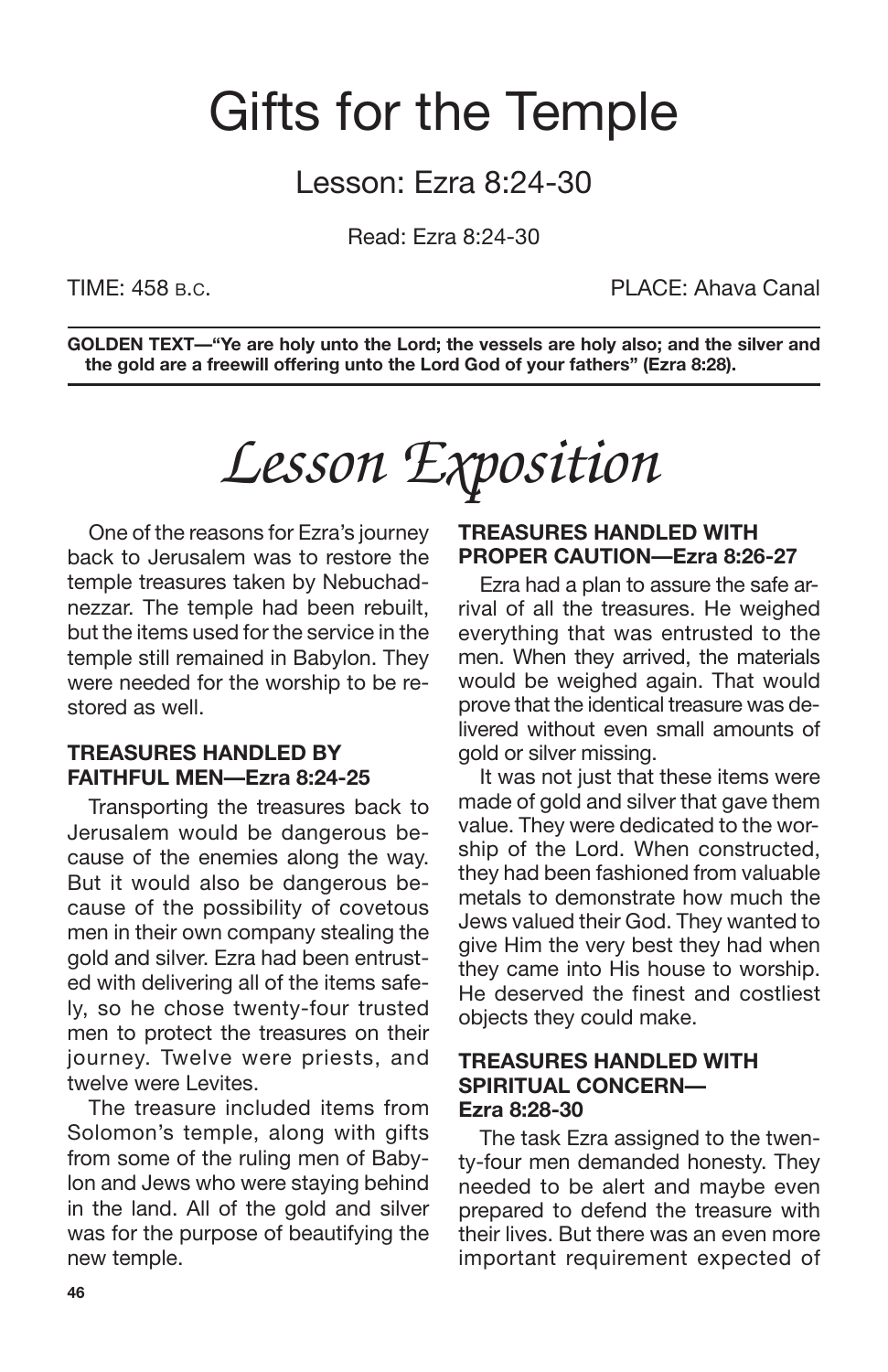them. They needed to realize that this job was a spiritual responsibility. They were expected to be holy in order to guard these items dedicated to God.

Items used only for the worship of God in the temple were considered holy, or set apart for His use. These men had also been set apart for the use of God. Honesty was not just important when they were handling the treasure; honesty needed to be part of their very character. Ezra wanted them to see the importance not only of guarding the treasure but also of guarding their own lives from contamination with sin. They were to be above reproach in every area of life.

In order for that to happen, the priests and Levites needed to accept the responsibility as a spiritual job. This was more than just something they were doing for Ezra; it was something they were doing for God. The records they kept, the weapons they carried, and the successful completion of the task involved spiritual values. They would not just give account to men; they would also give account to the God to whom the treasures belonged.

Each one of these men accepted that responsibility willingly. Not one of them refused or turned down the opportunity to serve God in this way. In spite of the danger, they were thrilled with the possibility of giving their lives over to the care and protection and transportation of God's treasures.

There is no record of any personal gain for these men in the job they were asked to do. They did not receive big bonuses or even great honor when they arrived in Jerusalem. They did it for God and not for what they could get for themselves. It is possible for men today to serve and even worship for the profit they bring. But genuine worship is all for the honor and glory of God. Our love for Him and His praise should motivate all our spiritual service. He alone is worthy of the best we have to offer Him. *—Robert A. Allen.*

QUESTIONS

- 1. How did the temple treasures end up in Babylon?
- 2. Why was the task of transporting them so dangerous?
- 3. What sort of men did Ezra choose to guard the treasures?
- 4. What made the objects they were taking to Jerusalem so valuable?
- 5. Why did Ezra weigh all of the treasures at the beginning of the journey?
- 6. Why were gold and silver used in the making of worship items?
- 7. Why did Ezra remind the men of the fact that they were holy just like the vessels they carried?
- 8. Why were the men willing to face the danger and accept the responsibility given them?

*—Robert A. Allen.*

### PRACTICAL POINTS

- 1. A wise leader often uses delegation to better accomplish the work of God (Ezra 8:24).
- 2. Accountability is necessary for everyone involved in the work of the Lord (vs. 25).
- 3. Seek to choose people you can trust, and then trust the people you choose (vss. 26-27).
- 4. All we have comes from the Lord and ultimately belongs to Him (vs. 28).
- 5. Responsibility and accountability go hand in hand in doing the work of God (vs. 29).
- 6. Believers should serve willingly, joyfully, and faithfully (vs. 30). *—Don Kakavecos.*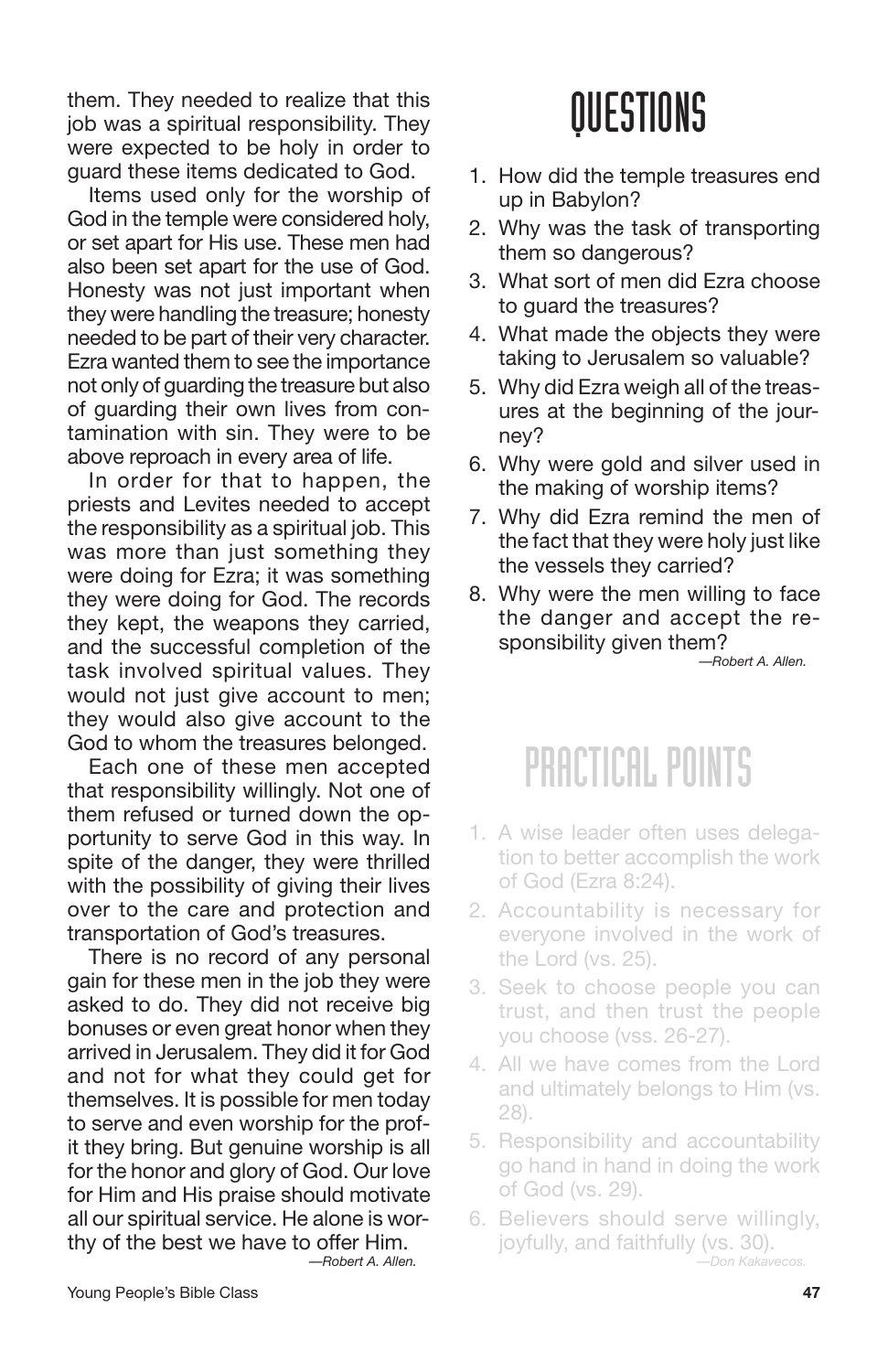## The Festival of Booths

### Lesson: Nehemiah 8:13-18

Read: Nehemiah 7:73—8:18

TIME: 445 B.C. PLACE: Jerusalem

**GOLDEN TEXT—"All the congregation of them that were come again out of the captivity made booths, and sat under the booths: . . . And there was very great gladness" (Nehemiah 8:17).**

*Lesson Exposition*

Fourteen years after the journey of Ezra to the Promised Land, Nehemiah returned with a company of people. His mission was to restore the wall around the city. The people needed a wall for protection from their enemies. Having a wall meant that they could worship in safety.

#### **JOY COMES FROM GOD'S WORD—Neh. 8:13**

The people of God had been worshipping in the temple since its completion, but worship had been dangerous because of the enemies who lived nearby. Building a wall brought a renewed interest in studying the Word of God. The task of building the temple and the wall had been jobs they knew God wanted them to do. Now that those were complete, they had a desire to know what else God expected from them in the land.

Ezra took up the task of reading the Word to the people and then explaining it so that they could understand. They did not listen to the Word just so they could say they had done something spiritual. Their desire was to know God through His Word. They wanted to be able to do the will of God, and that meant hearing directly from Him.

#### **JOY COMES FROM OBEDIENCE TO GOD'S WORD—Neh. 8:14-15**

When the Scriptures were read, the people immediately became aware of their lack of obedience. God had commanded them to hold feast days at certain times of the year. During the history of the nation, they had done that haphazardly. Even if the feasts were observed, they had not celebrated according to the instructions given to them by Moses. The reading of the Word convicted them of disobedience.

Conviction of sin led them to seek forgiveness and become obedient. Plans were made to observe the Feast of Tabernacles the way Moses commanded. They were to camp out for a week in memory of the journey through the wilderness after their rescue from Egypt.

The excitement of the people over the observation of this feast came from the knowledge that they were doing God's will. The leaders of the people shared God's message with others all through the land so that everyone could join together in this step of obedience. Once they knew what God wanted them to do, it was just a matter of following His instructions. They gathered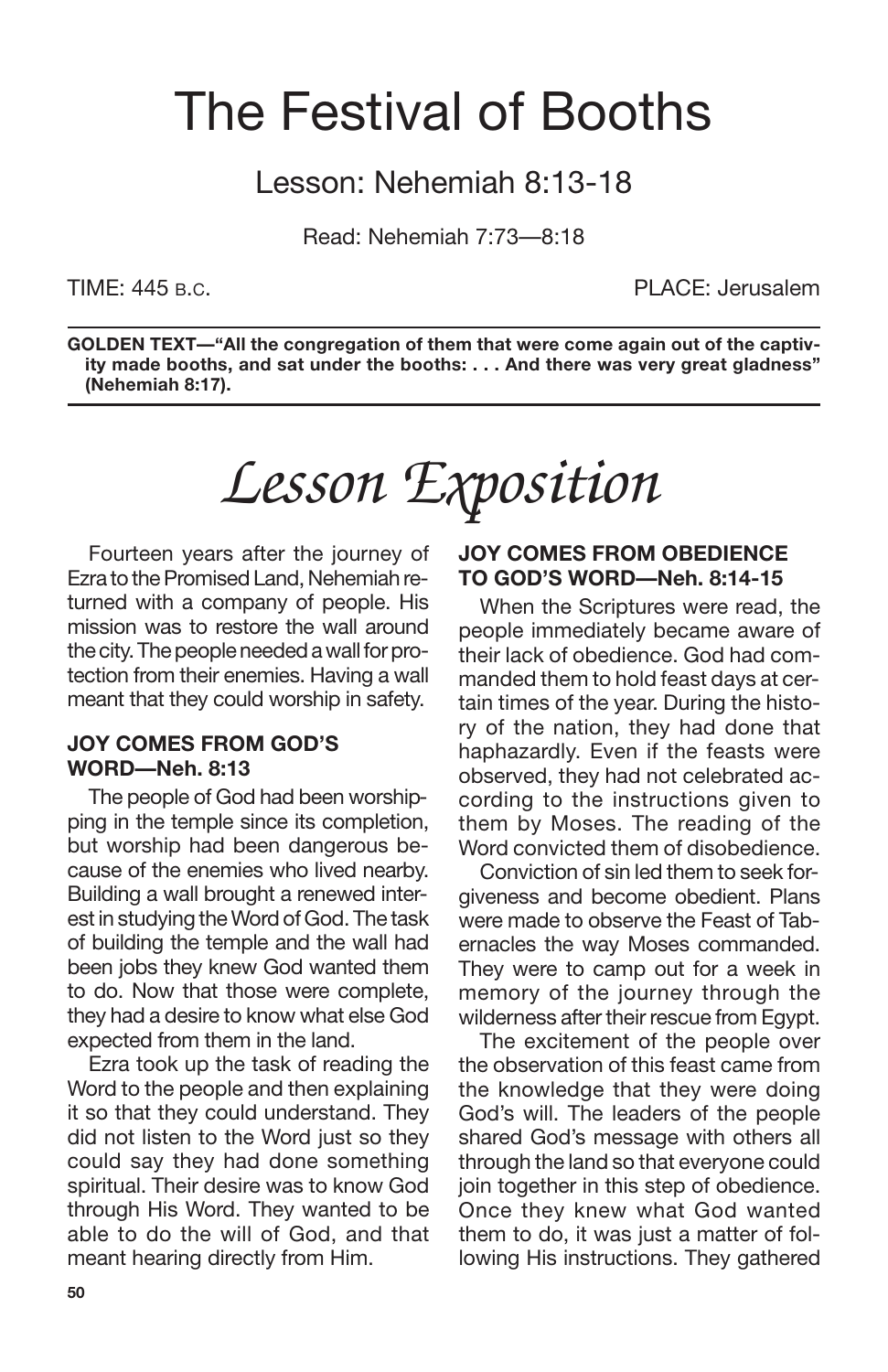branches and started building temporary shelters in backyards and on rooftops throughout Jerusalem.

### **JOY COMES FROM WORSHIP IN OBEDIENCE TO GOD'S WORD— Neh. 8:16-18**

Not since the days of Joshua had the entire nation united in observance of the Feast of Tabernacles. The assurance that they were of one heart and mind before God brought great joy to the people of God. A person could not walk through the streets of the city of Jerusalem without seeing the shelters that people had built for the feast.

The nation also joined together in one voice of praise to God. The week was set aside entirely for worship. They did not go out into the fields to work but instead rejoiced in the opportunity to honor God with music, prayers, and offerings.

It was the reading of the Word of God that had prompted obedience from the start. But joining together in doing the will of God awakened in the people an even greater thirst for a knowledge of God through His Word. Every day during the feast, they gathered to hear from Ezra as he read and explained the Scriptures to them. One step of obedience brought such joy that they wanted to know everything they could about God's Word and how it could change their lives.

A person who begins to live in accordance with the Word of God will soon discover the blessing that comes with obedience. The joy of living a life that is pleasing to God will encourage in a believer a thirst for even greater understanding. On the other hand, a person who refuses to obey the Word will soon quit reading it because of a desire to avoid conviction. Sin will keep that person away from God's Word just as surely as obedience will keep him reading and studying His Word. Worshipping God always involves learning from and obeying what He has commanded. *—Robert A. Allen.*

## QUESTIONS

- 1. Why did God's people need the protection of a wall?
- 2. How did the wall make possible their desire for studying God's Word?
- 3. What did Ezra do besides reading the Bible to them?
- 4. What convicted them as they began to study and understand the Word of God?
- 5. Why did the leaders want the entire nation to be involved in celebrating the feast?
- 6. How did united worship bring joy to their hearts?
- 7. How was this feast different from any other since Joshua?
- 8. How did obedience stimulate a greater desire for knowledge of the Word of God?

*—Robert A. Allen.*

## PRACTICAL POINTS

- 1. People of all classes and ranks should give careful attention to God's Word (Neh. 8:13).
- 2. Only God can reveal truth; man can only discover and disseminate it (Neh. 8:14; cf. Deut. 29:29).
- 3. If the Word is not proclaimed, it cannot be received and obeyed (Neh. 8:15; cf. Rom. 10:17).
- 4. The best evidence that we believe God's Word is our full obedience to it (Neh. 8:16).
- 5. Obeying God always brings joy if not now, then later (Neh. 8:17; cf. Luke 6:20-23; Rev. 19:7).
- 6. Daily encounters with God's Word can both guide and guard us (Neh.<br>8:18).

8:18). *—Don Kakavecos.*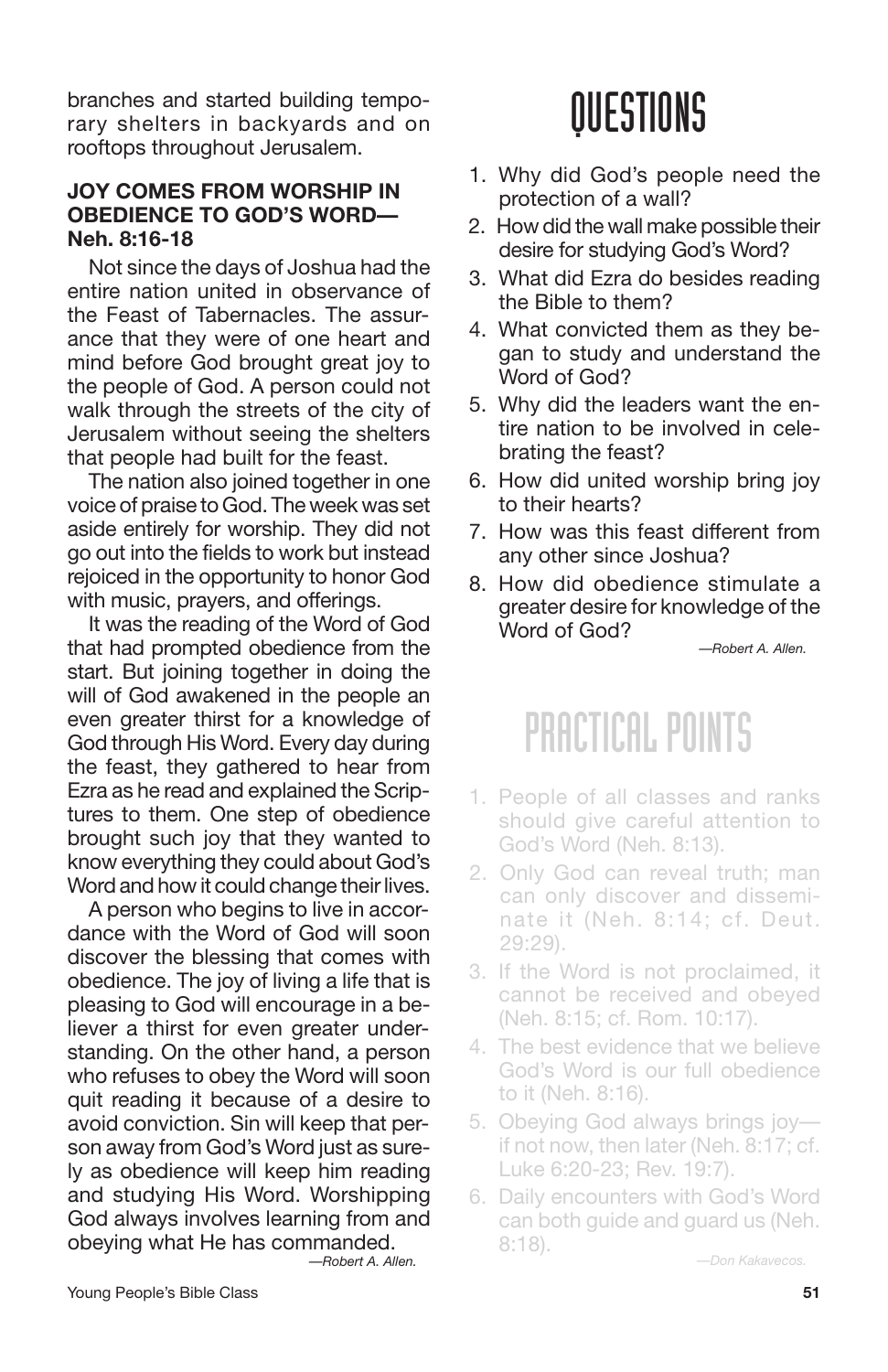## Corporate Confession of Sins

### Lesson: Nehemiah 9:2, 6-7, 9-10, 30-36

Read: Nehemiah 9:1-37

TIME: 445 B.C. PLACE: Jerusalem

**GOLDEN TEXT—"Thou art just in all that is brought upon us; for thou hast done right, but we have done wickedly" (Nehemiah 9:33).**

# *Lesson Exposition*

Their study of the Word of God brought conviction into the hearts of the people concerning the feasts. But it also showed them their sin and disobedience in the thoughts and actions of their own lives. They recognized that their sin was against God and determined to join together in a time of confession in order to seek His forgiveness.

### **CONFESSION INCLUDES AN UNDERSTANDING OF THE CHARACTER OF GOD— Neh. 9:2, 6-7**

The remnant became aware of their own sin when they saw the contrast between God and themselves. He is holy and completely separate from sin of any kind. They were burdened down with iniquity, just as their fathers had been. Their fathers had joined with the pagan nations in worshipping false gods, and they had failed to separate themselves from those who were strangers to the covenant of God as well.

Another reason the people became aware of their need for confession was their failure to honor God. All the rest of creation honored the Creator, but men chose to honor themselves. Throughout their history they had joined others who worshipped the created world, the moon and stars, rather than the One who made them. Understanding the power of God reminded them that He alone was to be worshipped.

Throughout the history of Israel, God had remained faithful to His people even though they had often failed Him. When they read the Word and recognized His attribute of faithfulness, it showed just how miserable their own behavior was in comparison to His. He had always kept His word. They had lied and dissembled and played the hypocrite. Their conduct and His faithfulness emphasized the need for confession of sin.

### **CONFESSION INVOLVES ADMITTING A NEED FOR GOD— Neh. 9:9-10**

Four hundred years of slavery in Egypt had convinced the people of Israel that they needed God. His actions in delivering them from the hand of Pharaoh had long been celebrated as the greatest event in their long history. It had been impossible for them to save themselves, and God had worked a mighty work on their behalf. He had become their Deliverer, and the entire world had recognized His power.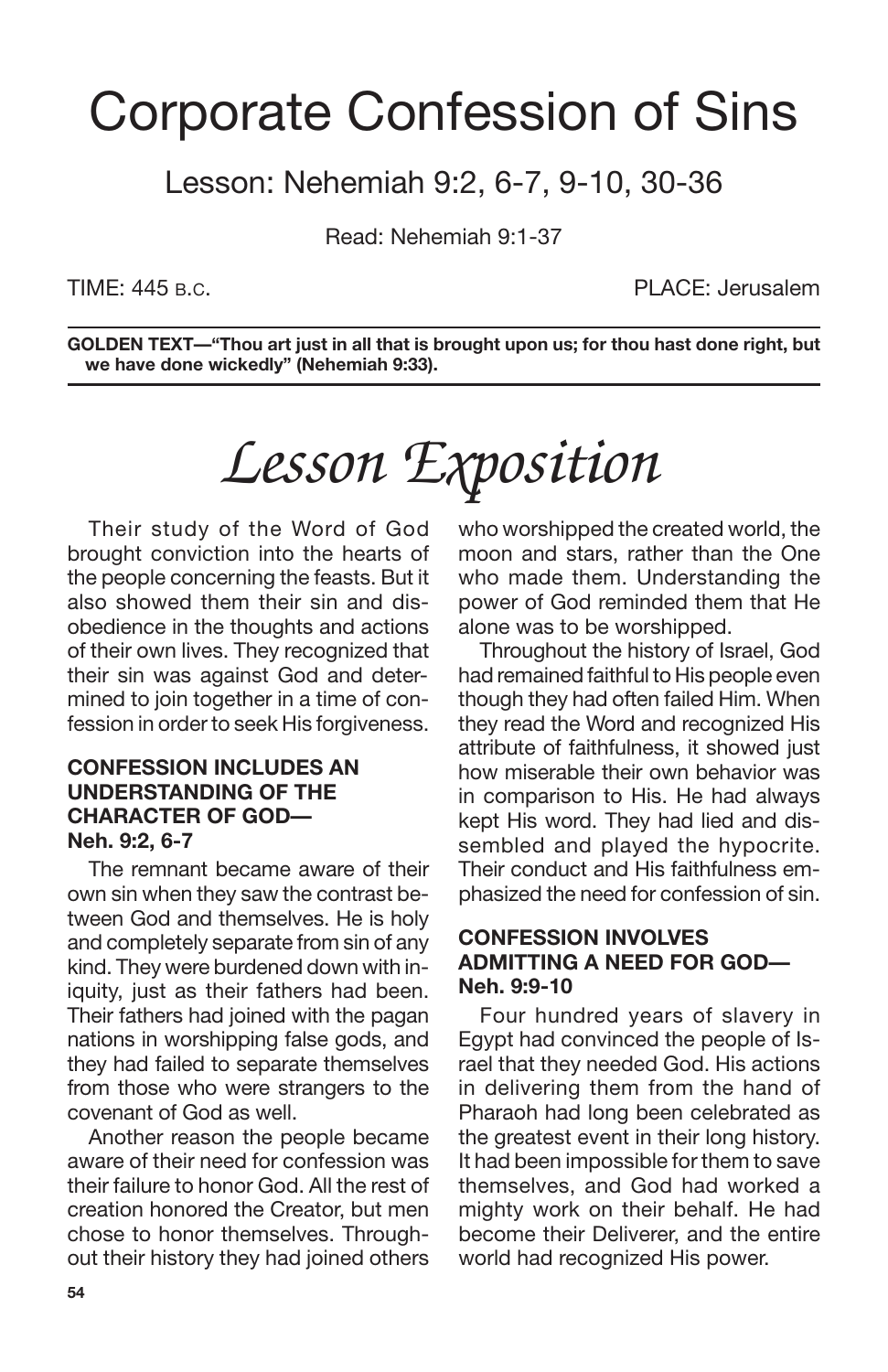It was the Exodus that the Passover and the Feast of Tabernacles commemorated. They had just observed those feasts and had read in the Scriptures the record of His great power on their behalf. When they saw their need at that time and how God had met that need, they were encouraged to seek help from Him once again. They knew that before they could ask for that help, they needed to confess their sin. They needed to depend entirely on God.

### **CONFESSION RECOGNIZES THE RESULTS OF SIN—Neh. 9:30-31**

Confession was also needed because of the result of the sin of the nation in the past. God had been gracious toward them and long-suffering with them for many years. But the time came when He could no longer tolerate their disobedience, and they were carried off into captivity. Now He had allowed them to return, and they did not want to face His wrath again. They instead wanted to experience His mercy.

God had shown His mercy to the nation by allowing them to return from captivity in Babylon. He had proved to them that He was a gracious God, but they did not intend to presume upon His grace. Instead, they wanted to stay in fellowship with Him by seeking forgiveness of sin.

### **CONFESSION RESULTS WHEN MEN DESIRE THE GUIDANCE OF GOD—Neh. 9:32-36**

The nation of Israel had engaged in national sins and had forsaken the way of the Lord. They had been punished for that, and now they wanted to avoid such a disaster in the future.

The people had also been disobedient in their personal lives. They could not blame their punishment on anyone else because they were also guilty before God. But God had shown His mercy; and because of that, they knew they could trust Him for the future.

*—Robert A. Allen.*

## **OUESTIONS**

- 1. How does the holiness of God reveal our sin?
- 2. Why should men join with nature in praising God?
- 3. How did the faithfulness of God bring conviction?
- 4. How did years of slavery convince the people of Israel that they needed a powerful God?
- 5. How had a lack of confession resulted in the Captivity?
- 6. Why did God's mercy in bringing them back to their land show them their need of fellowship with Him?
- 7. How had the former leaders of Israel refused to follow the guidance from God's Word?
- 8. How did the remnant determine not to continue in sin?

*—Robert A. Allen.*

### PRACTICAL POINTS

- 1. Separation from sin must accompany the confessing and forsaking of sin (Neh. 9:2).
- 2. True worship focuses, at least in part, on the character and works of God (vss. 6-7).
- 3. God's past judgment of sin should serve as a present-day warning to us (vss. 9-10).
- 4. It is God's mercy, not our merit, that allows Him to forgive our sin (vss. 30-32).
- 5. True confession must proclaim God as just in disciplining us for our sin (vss. 33-34).
- 6. Spurning God's goodness always leads to His discipline and our heartache (vss. 35-36).

*—Don Kakavecos.*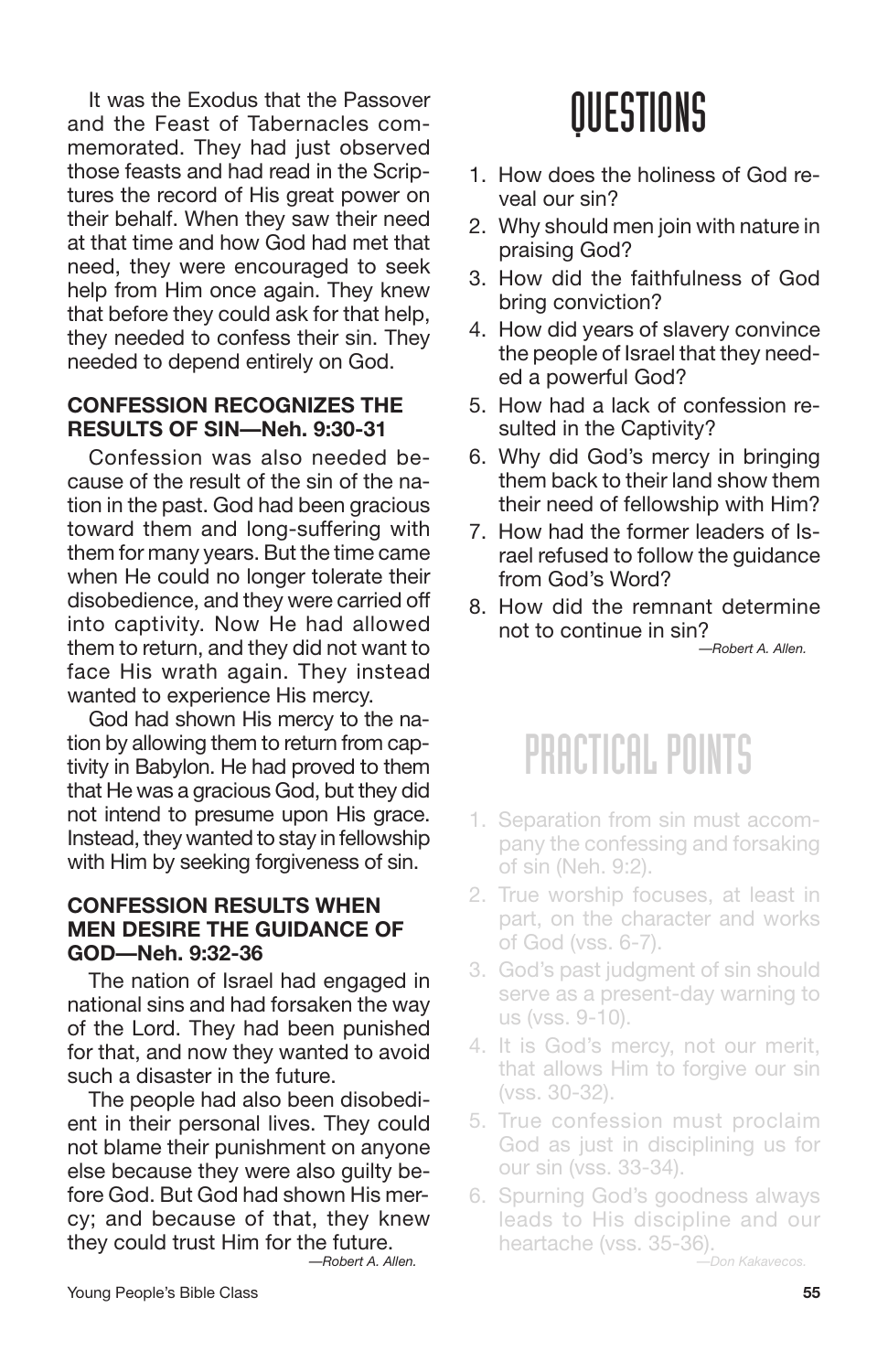## Dedication of the Wall

### Lesson: Nehemiah 12:27-36, 38, 43

Read: Nehemiah 12:27-43

TIME: 445 B.C. PLACE: Jerusalem

**GOLDEN TEXT—"That day they offered great sacrifices, and rejoiced: for God had made them rejoice with great joy: . . . so that the joy of Jerusalem was heard even afar off" (Nehemiah 12:43).**

*Lesson Exposition*

Worship of God can take many forms. It can include confession and adoration and praise. One of the ways in which the remnant offered worship was through a celebration of thanksgiving. They were grateful to God for allowing them to complete the wall around Jerusalem.

### **THE RESPONSIBILITY FOR THANKSGIVING—Neh. 12:27-28**

The Levites had been involved in the actual building of the temple under the leadership of Ezra. They also had the responsibility of preparing the temple for worship on a regular basis. Their job included the music, which was an integral part of the worship experience.

Nehemiah made sure that the Levites were prepared for the great day of dedication. Their musical instruments, along with their voices, were needed in order to offer the songs of thanksgiving that were part of the ceremony. Although they usually served in the temple by courses, on this occasion they were all called upon to make this a day that would be long remembered.

### **THE REASONS FOR THANKSGIVING—Neh. 12:29-30**

The purpose of the dedication service was to thank God for once again providing a wall of protection around Jerusalem. Walls were the ultimate defense systems in the face of the weapons available in that day.

There were many other reasons for thanksgiving on their list as well. They had the protection of the wall, which meant they could live outside the wall and come to the city for safety when needed. They had godly leaders who were instructing them in obedience to the Word of God. They had the temple and the means of purification through the blood sacrifices. That provided the means of reconciliation with God as they anticipated His provision of a Redeemer who would forgive sin.

Another blessing was the fact that those in the next generation were following in the footsteps of their parents. The children born in the land had the same desire to please God that had led their parents back from the land of captivity. That was a great reason for thanksgiving.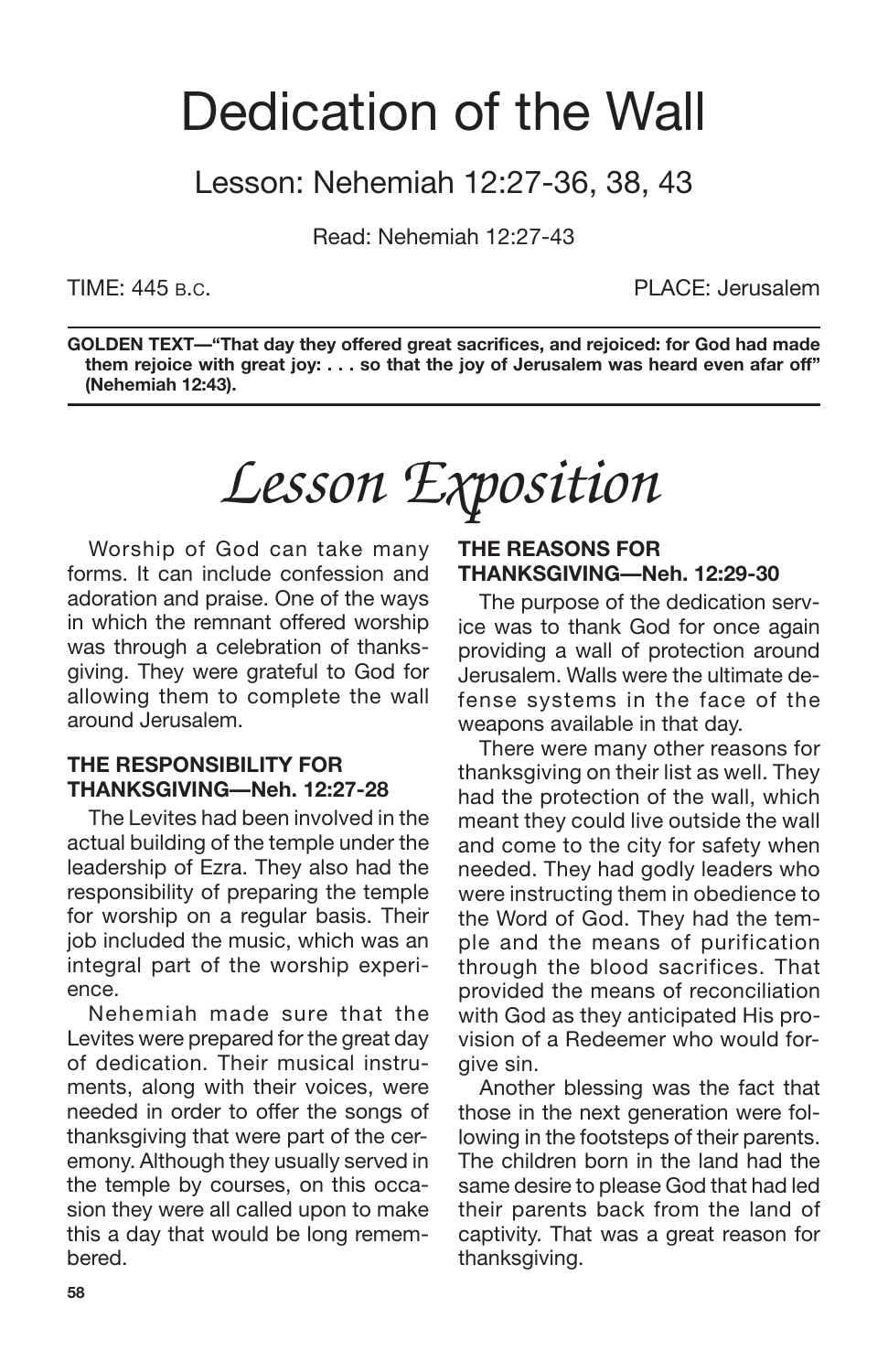### **THE FELLOWSHIP OF THANKSGIVING—Neh. 12:31-36**

The entire nation of Israel joined together on this great day of dedication and thanksgiving. Nehemiah specified the various groups that were present, representing every segment of society. The fact that each of them was involved encouraged the united worship of all.

The Levites led them, but all of the people worshipped. The leaders invited them to come for the dedication, and all of them accepted the invitation. The musicians and singers offered praise to God, and everyone joined in that praise. Even the men who had physically built the wall were part of the celebration. Each one had done his job, and the result was united worship.

### **THE TESTIMONY OF THANKSGIVING—Neh. 12:38, 43**

The two choirs on the top of the wall echoed back to one another the hymns of praise to God. This was a verbal proclamation of the thanks to God in their hearts. They were right with God because of confession of sin, and the result was a great outburst of praise.

The sound of the choirs on top of the walls was so loud that people living outside Jerusalem heard the singing and the shouting. They knew that the remnant was joyful about the completion of the wall. But they also learned something even more important. They learned that these people were giving honor to the God who had made their return and the rebuilding of their city possible.

The joy of the Lord that resulted in a day of thanksgiving provided a strong testimony of faith in God. That should always be the true goal of worship. Others should hear and see what God has done for us. The testimony of hearts that are right with God and satisfied with His provision will show others the grace and mercy of God. *—Robert A. Allen.*

QUESTIONS

- 1. What role did the Levites play in temple worship?
- 2. Why did Nehemiah want the Levites to come for the dedication?
- 3. Why was the completion of the wall a cause for thanksgiving?
- 4. How did the restoration of the sacrifices give the people a reason to be thankful to God?
- 5. How did the people encourage each other in their giving of thanks?
- 6. Why was it important to have the ones who actually built the wall participate in the dedication?
- 7. What did the people living near Jerusalem learn about God from the celebration?
- 8. Why is our testimony an important element of our worship? *—Robert A. Allen.*

### PRACTICAL POINTS

- 1. We should take every opportunity to proclaim the blessings of God (Neh. 12:27-29).
- 2. God desires personal purity before any participation in a work for Him (12:30; cf. chaps. 8—10).
- 3. God gives those who labor for Him abundant reason for thanks (12:31).
- 4. God's work is usually accomplished by a variety of God's faithful people (vss. 32-36).
- 5. There is room and time for everyone when it comes to celebrating God (vs. 38).
- 6. Genuine, God-given joy can be a powerful witness to the world around us (vs. 43).

*—Don Kakavecos.*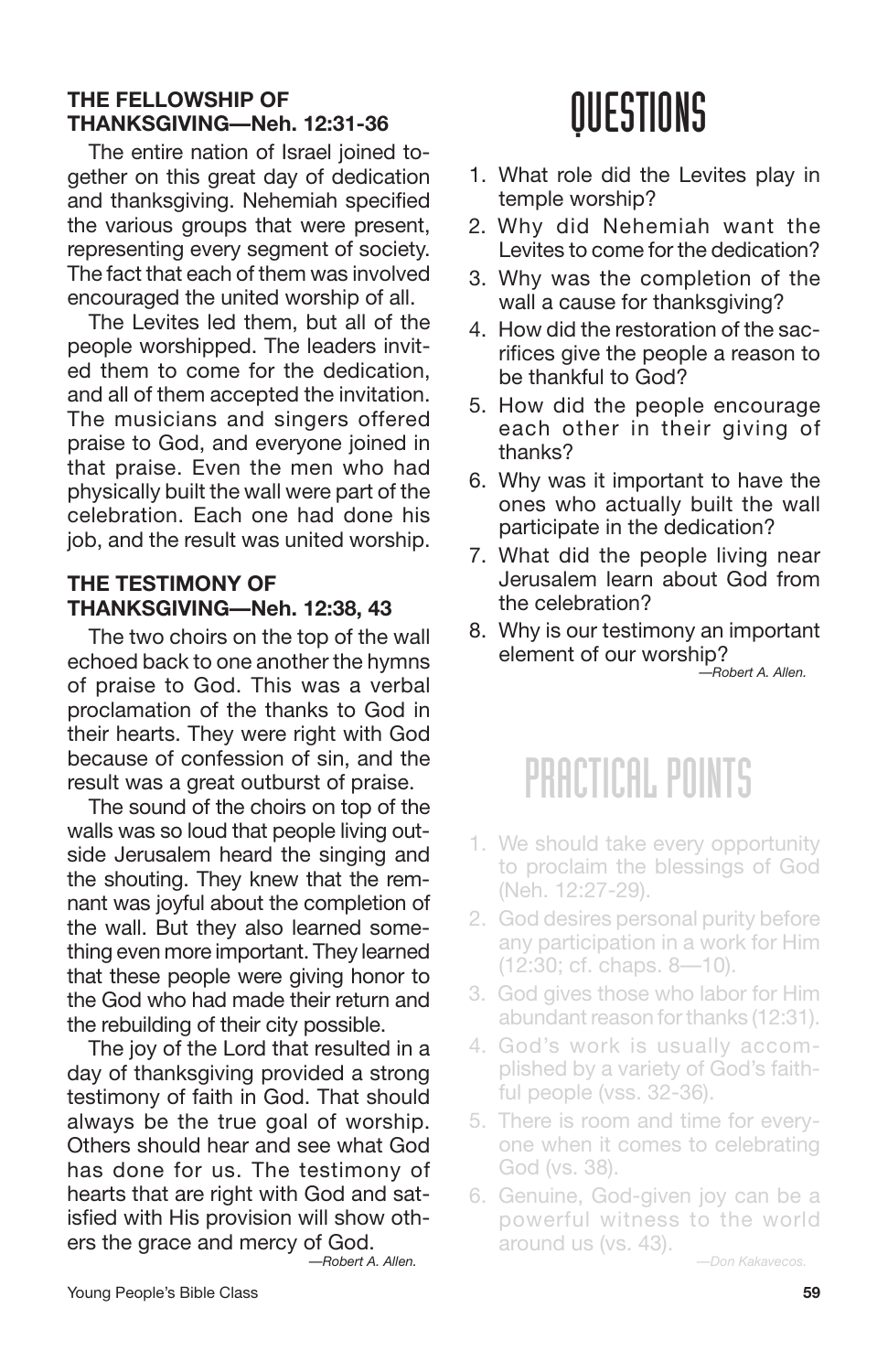## Sanctifying the Lord's Day

### Lesson: Nehemiah 13:15-22

Read: Nehemiah 13:4-31

TIME: about 420 B.C. PLACE: Jerusalem

**GOLDEN TEXT—"I commanded the Levites that they should cleanse themselves, and that they should come and keep the gates, to sanctify the sabbath day" (Nehemiah 13:22).**

*Lesson Exposition*

The people of Israel had learned to worship God in the temple. They had thanked Him for the protection of the wall. Their confession of sin had become a part of worship. But they still needed to learn that worship of God extends to every area of life. How we live is worship just as much as how we sing and pray and give thanks.

### **HONOR GOD IN BUSINESS DEALINGS—Neh. 13:15**

Worshipping God in the temple had become a part of everyday life for the remnant. But God had also told them to keep the Sabbath Day holy in other ways. They were not to work on the Sabbath because the entire day was to be dedicated to the Lord.

People who were worshipping in the temple were still going home and working in the grape harvest on the Sabbath. Others were going to the marketplace to buy and sell just as they would on any other day.

The Sabbath Day had become simply another day of the week. Since they had heard Ezra teach them from the Word of God, they certainly knew that what they were doing was wrong. But they had not yet extended their worship of God into the daily business practices of their lives.

#### **HONOR GOD AS A MEANS OF TESTIMONY—Neh. 13:16-21**

One of the problems with working on the Sabbath was that it ruined their testimony with the people who lived nearby. They claimed to honor God and serve Him, but they were not honoring the very day they had set aside for His worship. The marketplace should have been empty simply because no Jews should have gone there to buy or sell. But the men from Tyre knew that if they opened their shops, people would come and spend their money. So they kept their shops open in defiance of the law of the land.

Nehemiah was also concerned about the spiritual relationship between the people and God. By working on the Sabbath Day, they were openly hypocritical. They were honoring God with their words but not with their actions. Nehemiah had no problem telling them that such hypocrisy was a sin. It was breaking their fellowship with the holy God.

As a leader of the nation, Nehemiah realized that he could not let this practice continue. If the people would vol